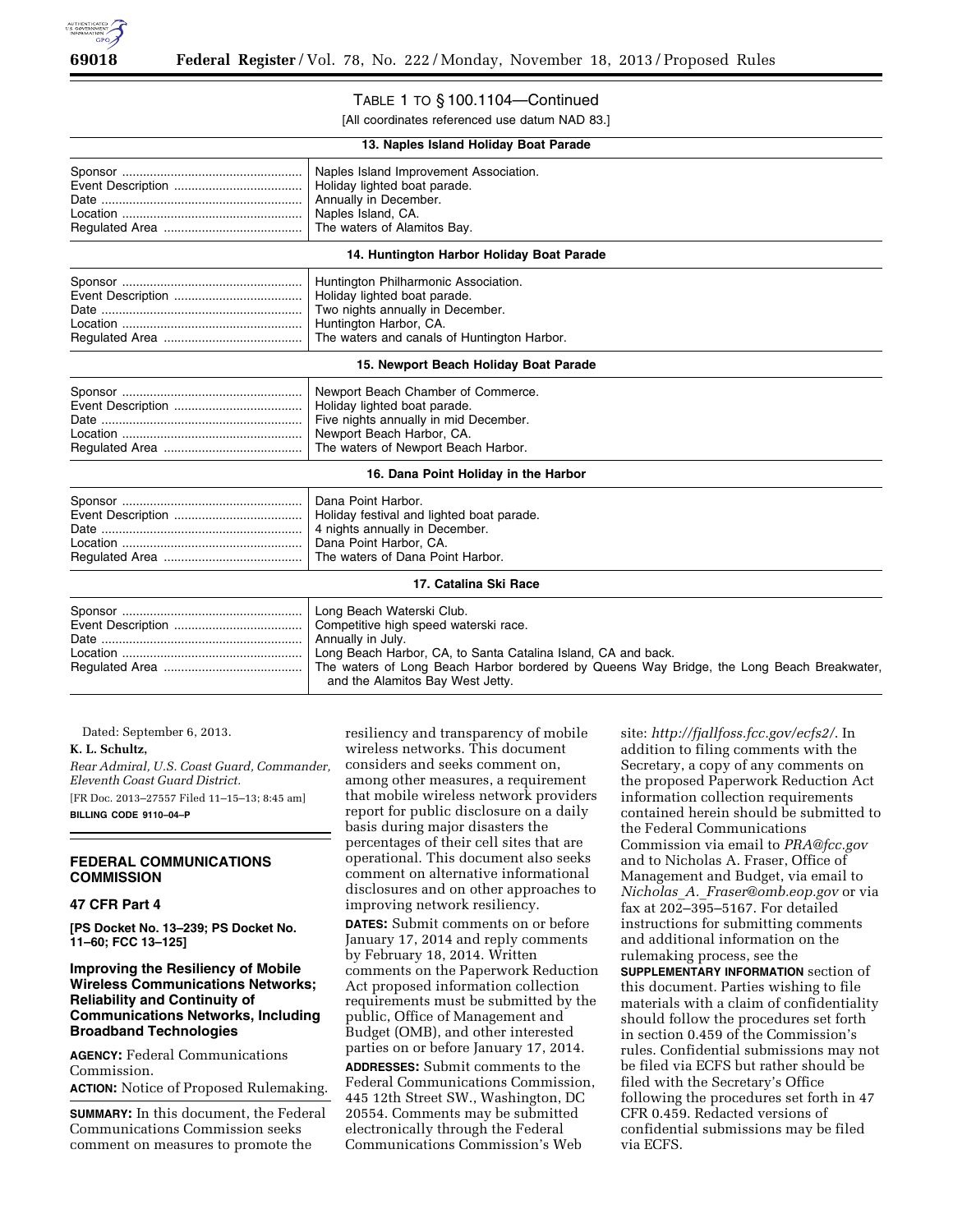## **FOR FURTHER INFORMATION CONTACT:**

Renee Roland, Special Counsel, Public Safety and Homeland Security Bureau, (202) 418–2352 or *[renee.roland@fcc.gov;](mailto:renee.roland@fcc.gov)*  Brian Hurley, Attorney Advisor, Public Safety and Homeland Security Bureau, (202) 418–2220 or *[brian.hurley@fcc.gov](mailto:brian.hurley@fcc.gov)*. For additional information concerning the proposed Paperwork Reduction Act information collection requirements contained in this document, contact Cathy Williams, or send an email to *[PRA@fcc.gov](mailto:PRA@fcc.gov)* or to *[Cathy.Williams@](mailto:Cathy.Williams@fcc.gov) [fcc.gov.](mailto:Cathy.Williams@fcc.gov)* 

**SUPPLEMENTARY INFORMATION:** This is a summary of the Commission's Notice of Proposed Rulemaking in PS Docket No. 13–239 and PS Docket No. 11–60, released on September 27, 2013, as FCC 13–125. The full text of this document is available for public inspection during regular business hours in the FCC Reference Center, Room CY–A257, 445 12th Street SW., Washington, DC 20554, or online at *[http://www.fcc.gov/](http://www.fcc.gov/document/improving-resiliency-mobile-wireless-communications-networks) [document/improving-resiliency-mobile](http://www.fcc.gov/document/improving-resiliency-mobile-wireless-communications-networks)[wireless-communications-networks](http://www.fcc.gov/document/improving-resiliency-mobile-wireless-communications-networks)*. To view a copy of this information collection request (ICR) submitted to OMB: (1) Go to the Web page *[http://](http://www.reginfo.gov/public/do/PRAMain) [www.reginfo.gov/public/do/PRAMain,](http://www.reginfo.gov/public/do/PRAMain)*  (2) look for the section of the Web page called ''Currently Under Review,'' (3) click on the downward-pointing arrow in the ''Select Agency'' box below the ''Currently Under Review'' heading, (4) select ''Federal Communications Commission'' from the list of agencies presented in the ''Select Agency'' box, (5) click the ''Submit'' button to the right of the ''Select Agency'' box, (6) when the list of FCC ICRs currently under review appears, look for the Title of this ICR and then click on the ICR Reference Number. A copy of the FCC submission to OMB will be displayed.

### **Initial Paperwork Reduction Act of 1995 Analysis**

The Commission, as part of its continuing effort to reduce paperwork burdens, invites the general public and OMB to comment on the proposed information collection requirements contained in this document, as required by the PRA. Comments should address: (a) Whether the proposed collection of information is necessary for the proper performance of the functions of the Commission, including whether the information shall have practical utility; (b) the accuracy of the Commission's burden estimates; (c) ways to enhance the quality, utility, and clarity of the information collected; (d) ways to minimize the burden of the collection of information on the respondents, including the use of automated

collection techniques or other forms of information technology; and (e) ways to further reduce the information collection burden on small business concerns with fewer than 25 employees. In addition, pursuant to the Small Business Paperwork Relief Act of 2002, Public Law 107–198, *see* 44 U.S.C. 3506 (c)(4), the Commission seeks specific comment on how it may ''further reduce the information collection burden for small business concerns with fewer than 25 employees.''

*OMB Control Number:* 3060–XXXX. *Title:* Improving the Resiliency of Mobile Wireless Communications Networks.

*Type of Review:* New Collection. *Form No.:* N/A.

*Respondents:* Business or other forprofit entities.

*Number of Respondents and Responses:* 60 respondents, 660 responses.

*Estimated Time per Response:* 0.1 hr.– 0.5 hr. per response.

*Frequency of Response:* On occasion reporting requirement.

*Obligation to Respond:* Required to obtain or retain benefits. The statutory authority is contained in Section 201(b) of the Communications Act, as amended, among other statutory provisions.

*Total Annual Burden:* 1,570 hours. *Total Estimated Annual Cost:* None. *Privacy Act Impact Assessment:* No impact(s).

*Nature and Extent of Confidentiality:*  The information will be made available to the public so there is no need for confidentiality with this collection of information.

*Needs and Uses:* The Commission is requesting approval to require mobile wireless providers to report to the Commission for public disclosure, once each day during major disasters, the percentages of their cell sites that are operational in each affected county. The Commission would then disclose this information on its Web site. Such disclosures will give consumers a ''yardstick'' for comparing the performance of various providers during emergencies, which may influence their choice of provider. Also, by holding providers accountable for their performance, such disclosures could spur improvements to mobile wireless networks to enhance their resiliency. Improving the resiliency of these networks would contribute greatly to the safety of the public, as Americans increasingly rely on mobile wireless networks to communicate during emergencies and to access 9–1–1 for emergency assistance. *See* Improving the Resiliency of Mobil Wireless

Communications Networks, PS Docket No. 13–239, FCC 13–125, Section 4.15 (Disaster Reporting Requirements for Commercial Mobile Radio Services Providers).

### **I. Introduction**

1. In this *Notice of Proposed Rulemaking* (*NPRM*), the Federal Communications Commission (Commission) considers measures to promote transparency to consumers as to how mobile wireless service providers compare in keeping their networks operational in emergencies, which could in turn encourage competition to improve the resiliency of mobile wireless communications networks during emergencies. Specifically, we seek comment on a proposal to require facilities-based Commercial Mobile Radio Service (CMRS) providers to submit to the Commission for public disclosure, on a daily basis during and immediately after major disasters, the percentage of cell sites within their networks that are providing CMRS. These disclosures would be made with respect to each county in the designated disaster area. We seek comment on whether public disclosure of this information, which can be derived from information many providers already report to the Commission voluntarily, could provide consumers with a reasonable ''yardstick'' for measuring how well mobile wireless networks maintain service during disasters. We also seek comment on whether other measures of service outages may be appropriate, and on certain other approaches to resiliency.

2. In particular, we seek comment on the following issues:

• Whether the proposed reporting and disclosures would provide consumers with useful information for making comparisons about mobile wireless products and services;

• Whether such disclosures, by holding providers publicly accountable, could incentivize improvements to network resiliency while allowing providers flexibility in implementing such improvements;

• Whether such information would be useful to policymakers at state and local levels;

• Whether the proposed disclosures comport with ''smart disclosure'' principles;

• Whether the proposed disclosure would lead to adverse unintended consequences for consumers and mobile wireless providers;

• Whether the Commission should consider other measures, including alternative informational disclosures,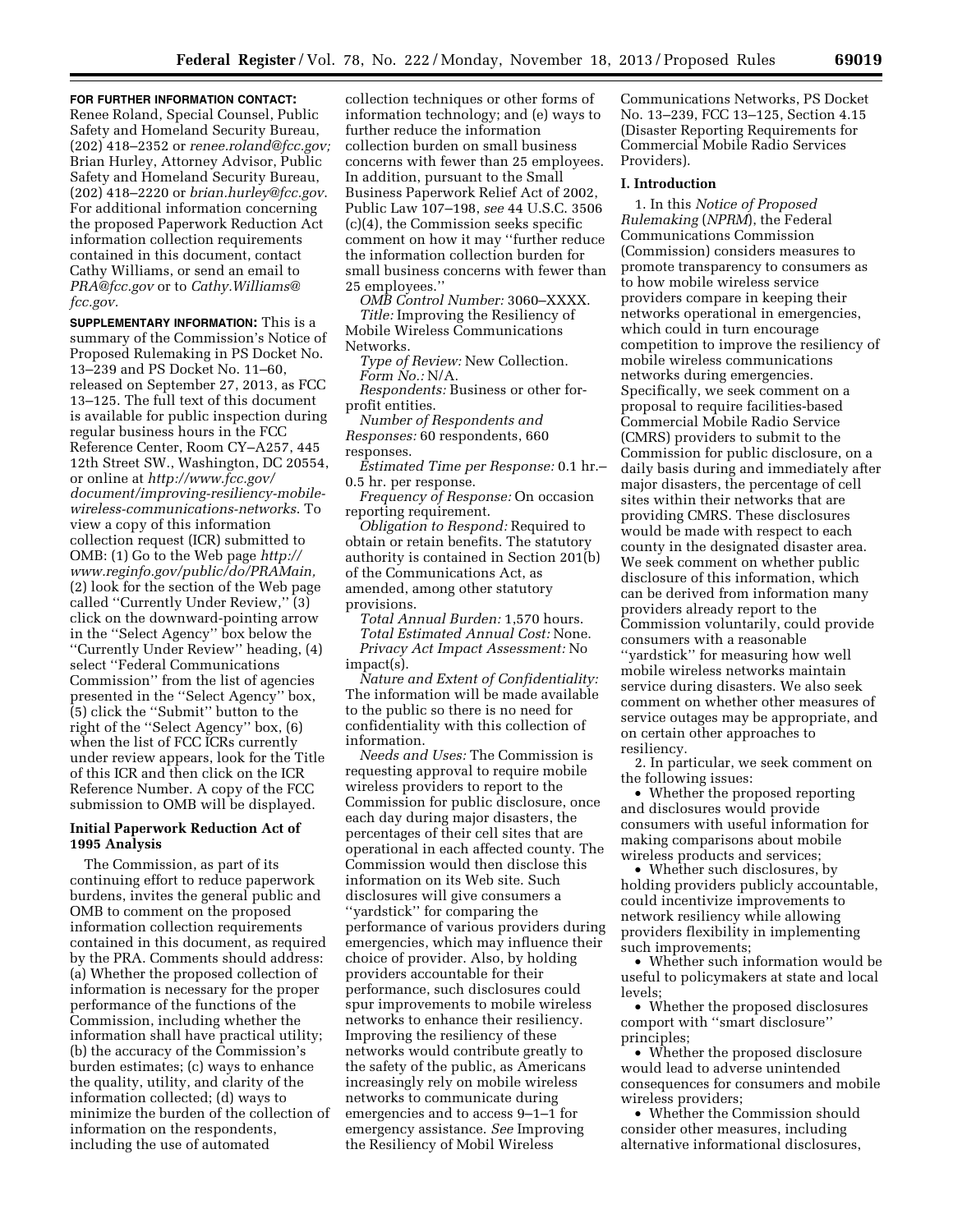performance standards or voluntary measures, or refer issues of what information would be helpful to consumers to an advisory committee before acting.

### **II. Background**

3. In recent years, a number of major storms, including Superstorm Sandy in 2012, have impaired mobile wireless service in affected regions. Hurricane Isaac hit the Gulf Coast, resulting in more than twenty percent of area cell sites out of service in the aggregate in the designated reporting area. Superstorm Sandy disabled at its peak more than twenty-five percent of cell sites in 158 counties in all or part of ten states and the District of Columbia. The most extensive wireless service impairments from Superstorm Sandy were heavily concentrated in New Jersey and in the New York City metropolitan area, where millions of residents found themselves without reliable and continuous access to mobile wireless communications throughout the storm and its aftermath. Several counties had outages more than double the twenty-five-percent figure for the larger area—some much more—and for the State of New Jersey, all of which was included in the reporting area, aggregated cell site outages were on the order of forty percent. Of course, some service disruption may be unavoidable during major disasters, and surges in demand present added challenges. However, data that mobile wireless service providers submitted to the Commission via the Disaster Information Reporting System (DIRS) and in follow-up meetings with Public Safety and Homeland Security Bureau staff revealed that, as during previous storms such as Hurricane Isaac and others before that, service impacts during Superstorm Sandy and in its aftermath were not evenly distributed among mobile wireless service providers. Moreover, the operational choices and practices of different mobile wireless service providers may account for much of this variation. For example, practices regarding the provision of back-up power supplies at otherwise similar cell sites appear to vary among mobile wireless service providers, which may contribute to the ability of some mobile wireless service providers to provide more continuous and reliable service during the storm than others.

4. To address these types of questions, the Commission launched a *Notice of Inquiry* (*Reliability NOI*) in 2011 to ''initiate a comprehensive examination of issues regarding the reliability, resiliency and redundancy of communications networks, including

broadband technologies.'' The Commission asked a broad range of questions in the *Reliability NOI* on how to ensure continuity of communications services during major emergencies such as large scale natural and man-made disasters. For example, it sought comment on the need for reinstatement of emergency back-up power requirements of some form on communications providers ''to ensure adequate levels of service continuity during major emergencies.'' It also asked questions about the impact of inadequate backhaul redundancy on network operations during major emergencies.

5. More recently, in the months following Superstorm Sandy, the Commission held field hearings in New York and New Jersey to further explore the communications impacts of Superstorm Sandy and consider lessons learned. It then held a follow-up field hearing in California to look, in part, at emerging technological solutions for improving communications during such emergencies. Among the concerns raised at these hearings was the lack of information made publicly available during Superstorm Sandy about the operational status of communications networks and the progress being made to rectify service outages.

6. In a May 13, 2013 letter to the Commission, Consumers Union urged the Commission to conduct a rulemaking proceeding to ''establish appropriate metrics for measuring a wireless carrier's network performance,'' such as ''the number of a wireless carrier's non-functioning cell towers in each county'' within a disaster area, ''and the percentage of the carrier's cell towers in that county that the number represents.'' Further, it urged the Commission to disclose such information to the public and to use it ''to set a schedule for phasing in improved performance standards [for wireless networks] as rapidly as practicable, with appropriate incentives for achieving them and appropriate penalties for unexcused failure to achieve them.'' In *ex parte* presentations filed July 17 and July 19, 2013, respectively, CTIA-The Wireless Association (CTIA) and the Competitive Carriers Association (CCA) argued that the Commission should gather more information before proceeding to a rulemaking on such matters. PCIA-The Wireless Infrastructure Association (PCIA) filed an *ex parte* presentation on August 5, 2013, raising similar concerns.

7. More generally, the Commission relies on periodic reporting from communications providers to gauge

network reliability. Part 4 of the Commission's rules, established in 2004, requires, *inter alia,* mobile wireless service providers to apprise the Commission of network outages that exceed certain quantitative thresholds, dependent on the type of services provided. The Commission collects this information in its Network Outage Reporting System (NORS), and then uses the information to identify larger trends and vulnerabilities in the nation's communications infrastructure. In addition, the Commission operates DIRS, created in 2007, which is activated during emergencies to collect near ''real-time'' status information from mobile wireless and other providers to improve the situational awareness of federal agencies, including the Federal Emergency Management Agency (FEMA), and streamline emergency response. Reporting in DIRS is voluntary; however, the Commission generally suspends the otherwise mandatory NORS reporting obligations of DIRS participants throughout periods when the latter system is fully activated. Information reported to the Commission in either of these reporting systems is afforded a presumption of confidential treatment, a policy the Commission adopted to protect filing parties from competitive harm and prevent terrorist targeting of vulnerable communications assets.

8. To complement these efforts, the Commission has tasked federal advisory committees, chiefly the Communications Security, Reliability and Interoperability Council (CSRIC), with developing and recommending industry best practices to advance, among other objectives, the ''security, reliability, and interoperability of communications systems.'' CSRIC has developed and recommended to the Commission specific actions to facilitate industry-wide improvements in these areas. The Commission generally encourages mobile wireless service providers, a significant cross-section of which participate in CSRIC, to implement these recommended best practices within their networks to the extent technically and economically feasible. The Commission relies primarily on NORS and DIRS reporting to assess whether network reliability best practices are being effectively implemented or are in need of refinement. The Technological Advisory Council, which is chartered to advise the Commission more broadly on technical matters, is also exploring approaches for improving broadband network resiliency.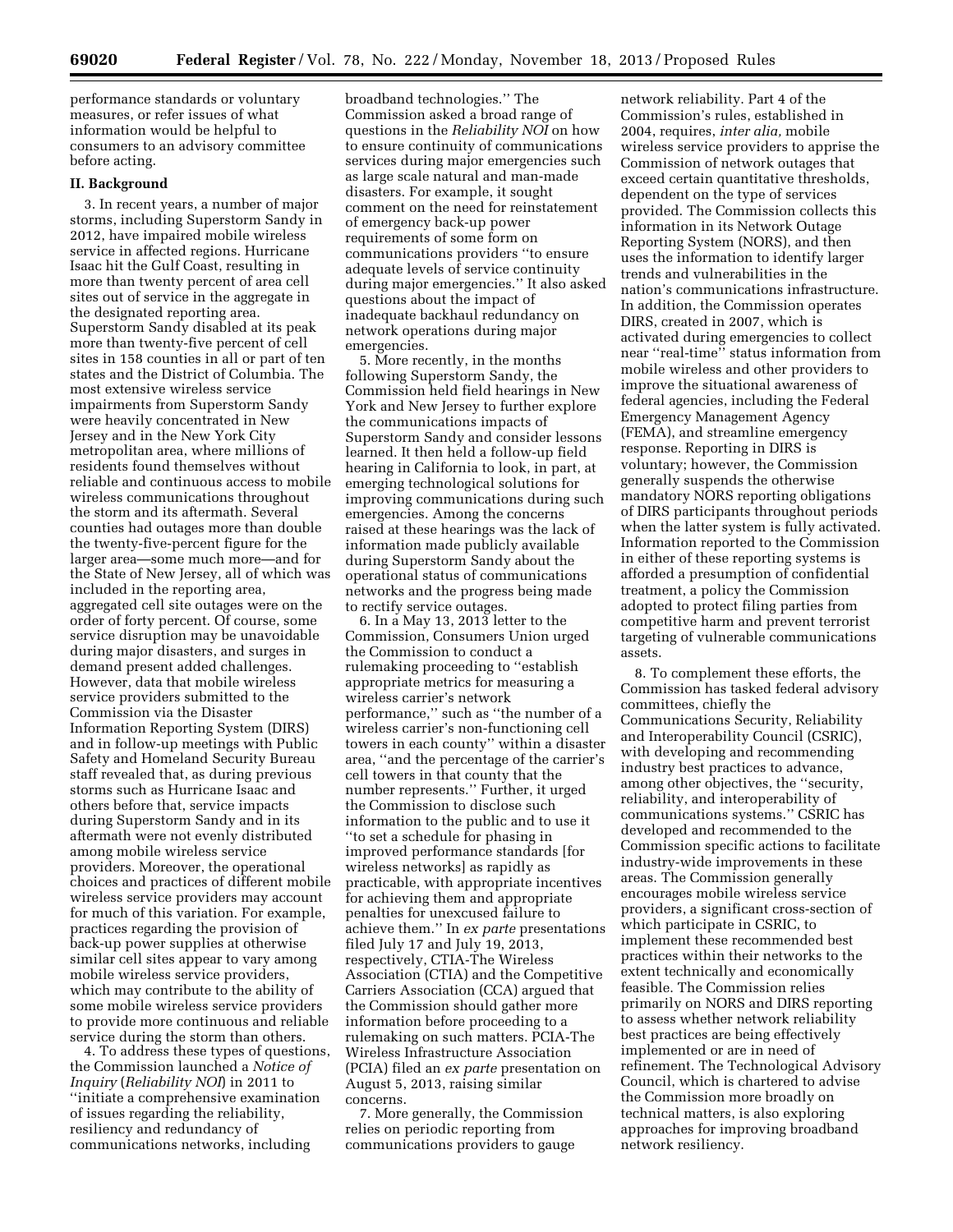### **III. Discussion**

9. Promoting the ''safety of life and property'' through the use of radio communications is part of the Commission's foundational mission. Whether, and how quickly, emergency calls get through and a first responder arrives might make the difference between life and death, so it is imperative that the public be able to reliably access 911, including with wireless phones. The proceeding we initiate today to improve the resiliency of mobile wireless networks builds upon information gathered through extensive prior efforts to address the resiliency of mobile wireless networks. As noted, these efforts began with the Hurricane Katrina panel in 2006, have included the adoption and subsequent withdrawal of mandatory back-up power requirements, followed by our 2011 *Reliability NOI* that sought broad and detailed comment on back-up power and other elements of network resiliency. We have gathered further information in our inquiry into the June 2012 ''derecho,'' and in our Superstorm Sandy field hearings held earlier this year. While we proceed to consideration of the proposals contained in this *NPRM,* we note that CTIA, CCA and PCIA have raised concerns about some of the proposals. We seek comment on these concerns in the discussion that follows. Ultimately, our objective is to ensure that any disclosure rules adopted in this area are tailored to the needs of consumers, do not impose undue burdens on service providers, and provide incentives that are most likely to lead to improvements in network reliability during emergencies.

#### *A. Costs and Benefits of the Proposal*

10. We seek to determine the benefits to consumers and other communications users that would result from each proposal and any associated burden on mobile wireless service providers. We therefore request comment on a range of questions that will help us to weigh the costs and benefits of the reporting obligations we propose, as well as the alternative measures we put forward for consideration. For each cost or benefit addressed, we ask that commenters provide specific data and information such as actual or estimated dollar figures, including a description of how the data or information was calculated or obtained and any supporting documentation. All comments will be considered and given appropriate weight; vague or unsupported assertions regarding costs or benefits generally will receive less weight and be less

persuasive than the more specific and supported statements.

11. Quantifying specific benefits and costs of implementing the proposed rule and other proposals involves challenges. These costs and benefits can have many dimensions, including and beyond cost and revenue implications for industry and financial benefits to consumers. We also must consider other less tangible benefits, such as the value of more informed consumer choice and the value of any lives saved or health outcomes improved due to the completion of calls for help due to infrastructure hardening that could result from the increased competitive pressure to deliver reliable service during natural disasters and immediately thereafter. To assess the expected burden on providers, we seek comment on the nature and magnitude of the costs. In complying with the Paperwork Reduction Act, we recently estimated the annual reporting costs to be approximately \$190,000 for all providers inputting wireless county cell site information in DIRS. That figure, however, comprised an estimate for DIRS reporting for considerably more information than is sought here. Moreover, because these carriers are already reporting needed information, they have already incurred the startup costs associated with any reporting system.

12. We estimate that there are fewer than fifty additional providers that are not currently reporting DIRS data. Moreover, we believe that the nonreporting providers mostly are very small companies that typically serve only one or two counties. Therefore, even if we were to require all wireless providers in the disaster areas to file transparency reports—which is a question on which we are seeking comment—we expect the number of additional reporting providers to be below fifty and the counties involved to be relatively few. We estimate the total annual reporting cost for these providers to be \$78,000, consisting of three elements. First is a \$2,000 cost incurred if fifty providers each spend a half hour, at \$80 per hour, to create and enter a user identification when first logging in to our Web site (*i.e.*,  $50 \times 0.5 \times $80 =$ \$2,000). Second is a \$4,000 cost incurred if fifty providers each spend a half hour, at \$80 per hour, to file the initial reports on two counties (*i.e.,* 50  $\times 0.5 \times $80 \times 2 = $4,000$ . Third is a \$72,000 cost incurred if fifty providers each spend an hour, at \$80 per hour, to verify and file daily follow-up reports on the two counties for nine additional days of DIRS reporting (*i.e.*,  $50 \times 1 \times $80$  $\times$  2  $\times$  9 = \$72,000). We seek comment

on these estimates and their underlying assumptions. We are particularly interested in receiving carrier data that would improve the accuracy of these estimated costs.

13. To assess the expected benefits, we seek comment on the nature and magnitude of the benefits of the proposed rule. If public disclosure increases competitive pressure sufficiently to encourage providers to significantly harden their networks, we assume a likely result will be at least one life saved every five years. We also assume a life has a statistical value of \$9.1 million. We seek comment on these two assumptions because, if they are reasonably accurate, they imply public disclosure would produce an annual benefit of \$1.82 million (*i.e.,* \$9.1 million divided by 5) in lives saved.

14. Moreover, the potential benefits of public disclosure may not be limited to the value of human lives saved if infrastructure is enhanced. Medical outcomes also may be improved and considerable pain and suffering avoided when emergency service providers are able to respond to E–911 calls. The total medical benefits from preserving E–911 services may be substantially greater than the value of lives saved. Further, another benefit of public disclosure may be to enable consumers to better assess the performance of mobile wireless service providers during major emergency events and, thus, enable consumers to make informed decisions that conform better to their preferences when selecting mobile wireless products and services.

15. An alternative way to estimate the potential benefits of public disclosure is to consider the value of services lost each year in storms. Superstorm Sandy, for example, caused a substantial loss of wireless services. We believe that had providers done more to improve infrastructure prior to Superstorm Sandy, a significant number of cell site outages could have been prevented, allowing a substantial number of wireless subscribers in the path of the storm to avoid loss or serious impairment of service. We cannot readily determine the value of that lost service, because we cannot know the value of being able to call more easily loved ones and friends, among others, during the Superstorm and in the days following the destruction. Nor can we know the value of more easily reaching firemen, police, repairmen, and other first responders.

16. We can estimate, however, a floor value for lost consumer surplus, a portion of which could have been saved had outages been avoided. Given the average-revenue-per-subscriber data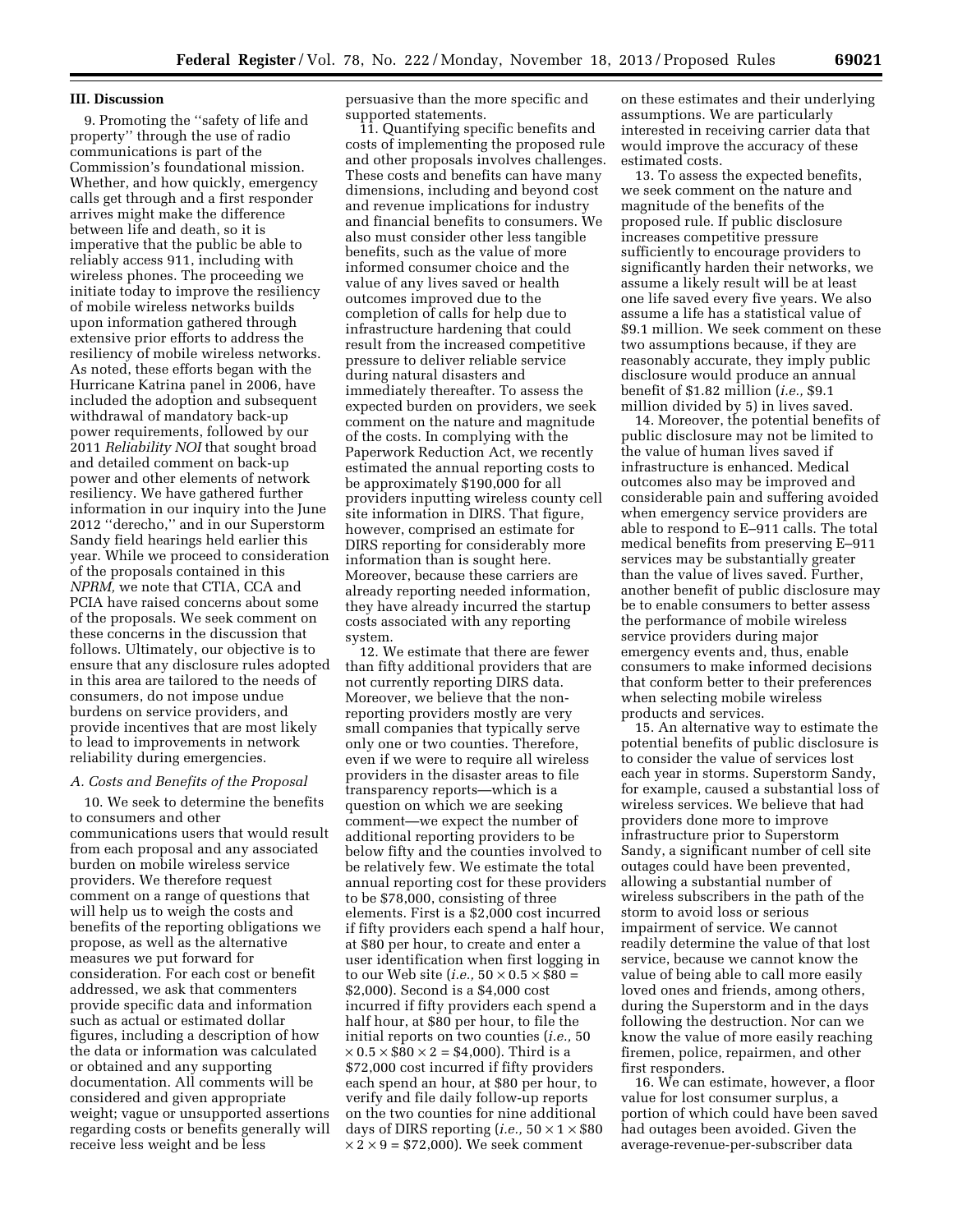reported by the four major wireless providers for the DIRS reporting counties, we estimate very conservatively that cell-site outages connected to Superstorm Sandy caused a loss of service for which subscribers had paid \$25.8 million. This \$25.8 million could represent what subscribers would normally pay for the lost services, not what those services were worth to them. The net benefit of a good to consumers (*i.e.,* the consumer surplus) can easily exceed what they pay for it. Indeed, a 2012 CTIA study estimates that at the end of 2010, consumer surplus was 3.08 times what consumers pay for wireless service. Based on these payments estimates and the CTIA study, the value of the lost service during Superstorm Sandy alone was at least \$77.4 million (*i.e.,* \$25.8 million  $\times$  3 = \$77.4 million). Because this loss represents the value of such services during normal weather conditions, it likely substantially understates the loss of value during (and a few days after) a storm, at which time the value of access to emergency services and ability to connect with family and friends may be much greater. We invite comment on this analysis and the reasonableness of its underlying assumptions.

### *B. The Growing Reliance of the American Public on Mobile Wireless Networks*

17. Mobile wireless communications are becoming increasingly central to the day-to-day lives of Americans. In its annual Mobile Competition Reports, the Commission has documented the tremendous growth of the U.S. mobile wireless sector, which now supports over 300 million user connections. Mobile data traffic in particular ''increased 270 percent from 2010 to 2011'' in the United States and ''has more than doubled each year for the past four years,'' during which time mobile wireless service providers have continued to upgrade and expand their networks and offer their customers an increasing array of ''smartphones'' and data-centric devices, such as tablets and e-readers. As mobile wireless technologies have continued to proliferate and evolve, consumers of these services have become increasingly likely to ''cut the cord''—to live without residential wireline telephone service, as thirty-eight percent of American households already do.

18. This growing reliance on wireless communications has brought these technologies to the forefront of emergency response. As CTIA noted in its comments on the *Reliability NOI,*  ''[d]uring the aftermath of major

disasters, many individuals rely on wireless as their sole means of communication because of its mobile nature and the speed in which carriers restore service to affected areas.'' With an increasing percentage of 911 calls already measured at 75 percent within the State of California—originating on wireless networks, the need for reliable wireless service during emergencies is a major public safety priority.

19. While consumers value overall network reliability and quality in selecting mobile wireless service providers, they may not be able to compare how well different mobile wireless service providers' networks withstand and recover from disaster conditions. As previously noted, the information made available to the Commission on a non-public basis following Superstorm Sandy and Hurricane Isaac revealed that not all mobile wireless service providers' networks fared the same during the storms, and preparatory efforts and investments to harden networks may account for some of this discrepancy. We thus seek comment on whether mobile wireless customers have adequate means of assessing the resiliency and reliability of mobile wireless networks in disaster conditions, and whether they have reliable basis for evaluating and comparing the network resilience of different mobile wireless service providers.

### *C. The Use of Informational Disclosures To Improve Consumer Choice*

20. We seek comment in this *NPRM*  on the reporting and disclosure of information to enable consumers to compare how well various mobile wireless networks are able to withstand and recover from disaster conditions. There is precedent in the telecommunications sector and in other industry contexts for using informational disclosures of this sort to enhance consumer welfare and drive product and service improvements. A significant recent initiative along these lines is the Commission's Measuring Broadband America (MBA) Program, under which the Commission tests the actual network speeds delivered to consumers by major wireline broadband providers and discloses its findings in a series of reports. Those providers that have tested favorably have touted the reports' findings in public statements, while at least one provider that performed poorly during the initial round of testing dramatically improved its performance in time for the second round. In this context and others, the disclosure of targeted information

appears to have driven service improvements, even where the disclosed information pertains only to a limited range of the many considerations that influence consumer decisionmaking.

21. Moreover, the Executive Branch has issued guidance on the use of informational disclosures as a regulatory tool. A recent executive order directed executive branch federal agencies to focus on efforts ''to identify and consider regulatory approaches that reduce burdens and maintain flexibility and freedom of choice.'' The OMB Office of Information and Regulatory Affairs then issued a memorandum providing guidance on the use of ''smart disclosure,'' a regulatory approach defined as ''the timely release of complex information and data in standardized, machine-readable formats in ways that enable consumers to make informed decisions.'' Such information can be made available directly to consumers or be used by third parties to create tools, such as mobile phone applications, that can ''greatly reduce the cost to consumers of seeking out the relevant information from individual companies.'' The purpose of ''smart disclosure'' is to make information ''not merely available, but also accessible and usable,'' and the memorandum suggested that when designing related regulatory initiatives, agencies should consider making information as accessible as possible to consumers; making the underlying data available in machine-readable formats; standardizing the information; providing the information to the consumer in a timely manner; ensuring that disclosures keep pace with market innovation; promoting interoperability among data sets; and preventing disclosure of personally identifiable information. We seek comment on whether the proposal we set forth and seek comment on below comports with these principles.

22. If the information disclosed is simple and easy to understand, that could make it more relevant and accessible to consumers than more complex and technical information. We seek comment on these matters. The proposal focuses disclosure on a single percentage figure that may provide a snapshot of service capabilities in a particular area at a given time. This information is collected by the Commission from the wireless service providers and considered useful to provide situational awareness to federal participants in disaster response, and the metric in the disclosures that we propose also has precedent in the information that mobile wireless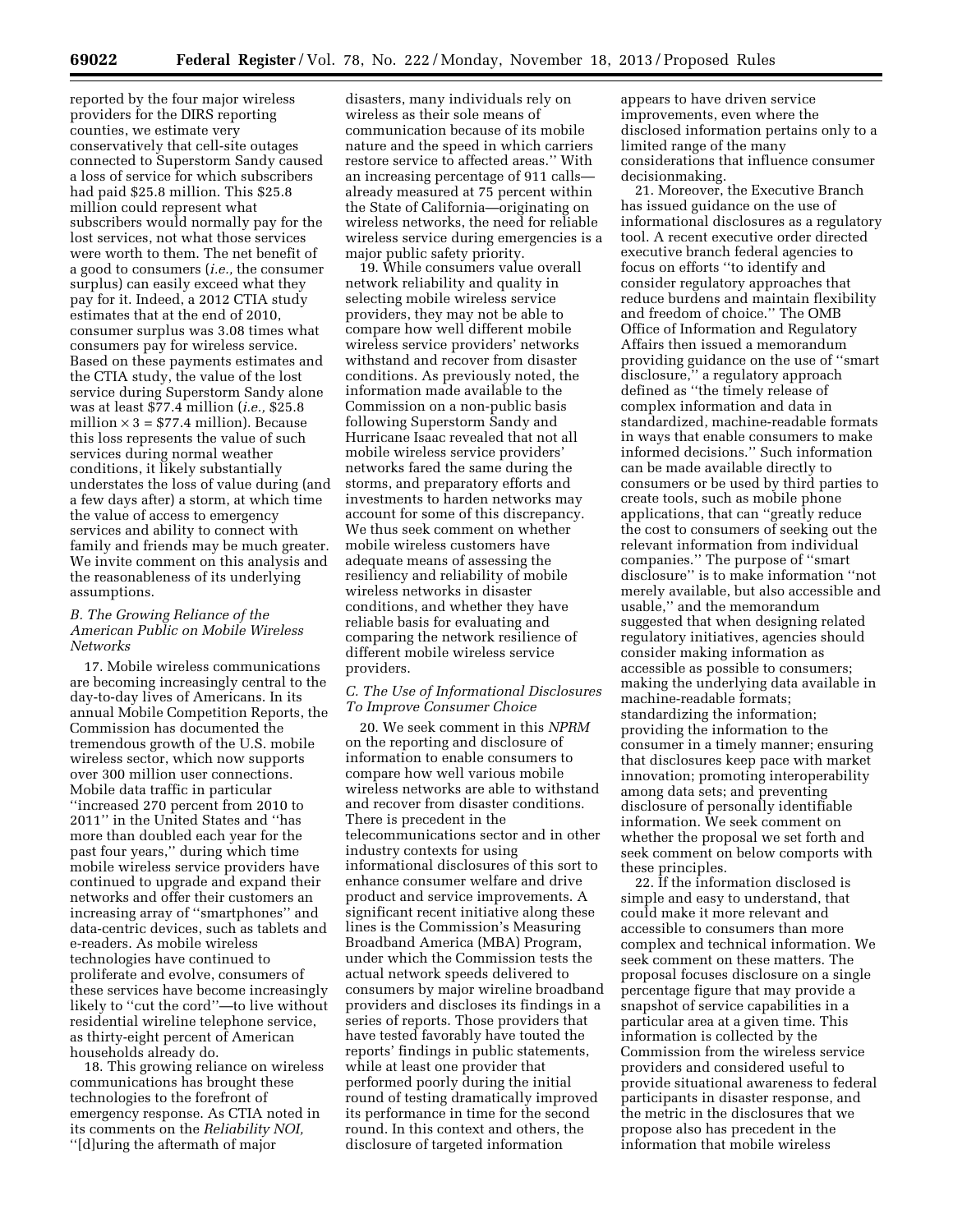providers have chosen to highlight in their own public statements. During the course of an emergency in which service is lost, mobile wireless providers in the United States often report the percentages of operational sites as a means of publicizing their progress in restoring service, although such reporting is not standardized.

### *D. Proposals To Improve Mobile Wireless Network Transparency and Resiliency*

23. In this section, we seek comment on specific elements of a proposal to improve the transparency and underlying resiliency of networks that provide mobile wireless services, by requiring providers of these services to provide for public disclosure the percentages of sites operational in their networks during major emergencies. We also seek comment on possible alternative or complementary measures that could improve wireless network resiliency.

1. Proposed Reporting and Disclosure of Percentages of Mobile Wireless Network Sites in Operation During Emergencies

24. The proposed rule in this *NPRM*  would require facilities-based CMRS providers to report to the Commission daily on a county-by-county basis the percentage of their cell sites that are operational for counties in which the Commission has activated DIRS. Under this proposal, operational site percentages submitted by each mobile wireless service provider would be made available by the Commission on its Web site, where consumers could access it directly or where third parties could access it for the purpose of incorporating the data into private sector platforms, such as news reports or mobile phone applications. Appendix A of the NPRM contains draft language of a proposed rule. We seek comment on whether this metric provides a reasonable means of comparing how well networks withstand emergency conditions.

25. We first seek comment on the extent to which informational disclosures of this sort would enhance consumer choice and facilitate network improvements. Will consumers value having access to this information? Could the information be meaningful and useful to consumers in making the choice among mobile wireless service providers, and if so, how would it affect their decision making? Would the reported information be particularly important to consumers who may have heightened concerns about maintaining communications during emergencies, such as individuals with serious

medical conditions and their families? In the absence of the disclosures discussed below, do consumers already have sufficient information about service reliability, as CTIA suggests?

26. We also seek comment on whether providing consumers with such information would incentivize mobile wireless service providers to improve the capability of their network infrastructures to survive and continue operating during and after disasters. Is that correct? Would the potential that public disclosure would affect consumers' choice of mobile wireless service provider cause providers to view additional investment in networks as being competitively necessary to attract and retain customers? Could press coverage and knowledge by policymakers of this information foster improved performance by mobile wireless service providers, even if the elasticity of consumer demand for greater network reliability during emergencies is difficult to quantify or is perceived to be small? In other words, would providers nevertheless respond by seeking to improve their performance as a matter of risk management, *e.g.,* to avoid reputational risk in both the business and consumer markets?

27. On the other hand, would disclosure of network performance, in conjunction with outage reporting, lead to unintended negative consequences, such as a reduction of cooperation among providers during emergencies or disincentives to build out facilities, particularly in areas subject to severe weather? For example, would such disclosures favor large-tower architectures over small-cell and other heterogeneous architectures where there may be more towers, each more likely to fail but more resilient in the aggregate? We seek comment on any unintended consequences of adopting such disclosures, with examples of such consequences. We ask commenters to explain how likely and widespread those consequences would be and describe in detail the anticipated impact on consumers and public safety.

28. *Scope.* The proposed disclosures apply only to facilities-based CMRS providers with respect to sites used to provide CMRS. Is this scope reasonable given that the factual basis for the proposal is an observed variation in performance among mobile wireless networks in particular in their ability to withstand disaster conditions? Moreover, because the same companies provide most of the CMRS and mobile data services (*i.e.,* mobile broadband) consumed by the U.S. public, using much of the same underlying infrastructure, would the proposed

reporting on CMRS infrastructure enable reasonable judgments to be made about the operational status of providers' mobile wireless services more generally?

29. In proposing a reporting requirement applicable only to mobile wireless providers, we observe that the great majority of emergency 911 calls originate on mobile wireless networks, and there has been an upward trend in such calls, making mobile wireless service of pre-eminent importance as the preferred method for U.S. consumers to reach out for help when they need it the most. Furthermore, given that most markets across the country are served by multiple mobile wireless service providers, could disclosures based on the proposed metric have a competitive impact that will drive improvements in communications infrastructure? Finally, because the metric tracks the performance of portions of the network that are within mobile wireless service providers' direct control during major emergency events, as opposed to outages that are due to consumers' loss of electric power, is this proposed application to mobile wireless service providers reasonable? We seek comment on our proposed adoption of a reporting metric applicable only to CMRS providers. Should we consider changing the scope of our proposed reporting and disclosure requirements, or developing a separate program, to cover providers in other telecommunications sectors, such as wireline telephone or cable providers? Are some of those services different in important respects, such as whether customer outages are likely to continue due to loss of commercial power at the customer's home, rather than within the service provider's facilities and network? If so, what would be the rationale for applying outage-based reporting obligations to such providers? Is there a simple and easily understood metric that could be used for such disclosures? Are there better alternatives to foster reliability of these other services?

30. Moreover, as noted above, we use the term ''cell site'' throughout this *NPRM* to refer to any land station used to provide CMRS, irrespective of the network configuration under which the site is deployed. We seek comment on this usage, which is incorporated into the definitions of ''network site'' and ''operational site'' in our proposed rule. Do these terms, as defined therein, leave any ambiguity as to whether certain facilities would qualify as ''sites'' for purposes of calculating percentages of sites in operation? We further observe that, as written, the proposal could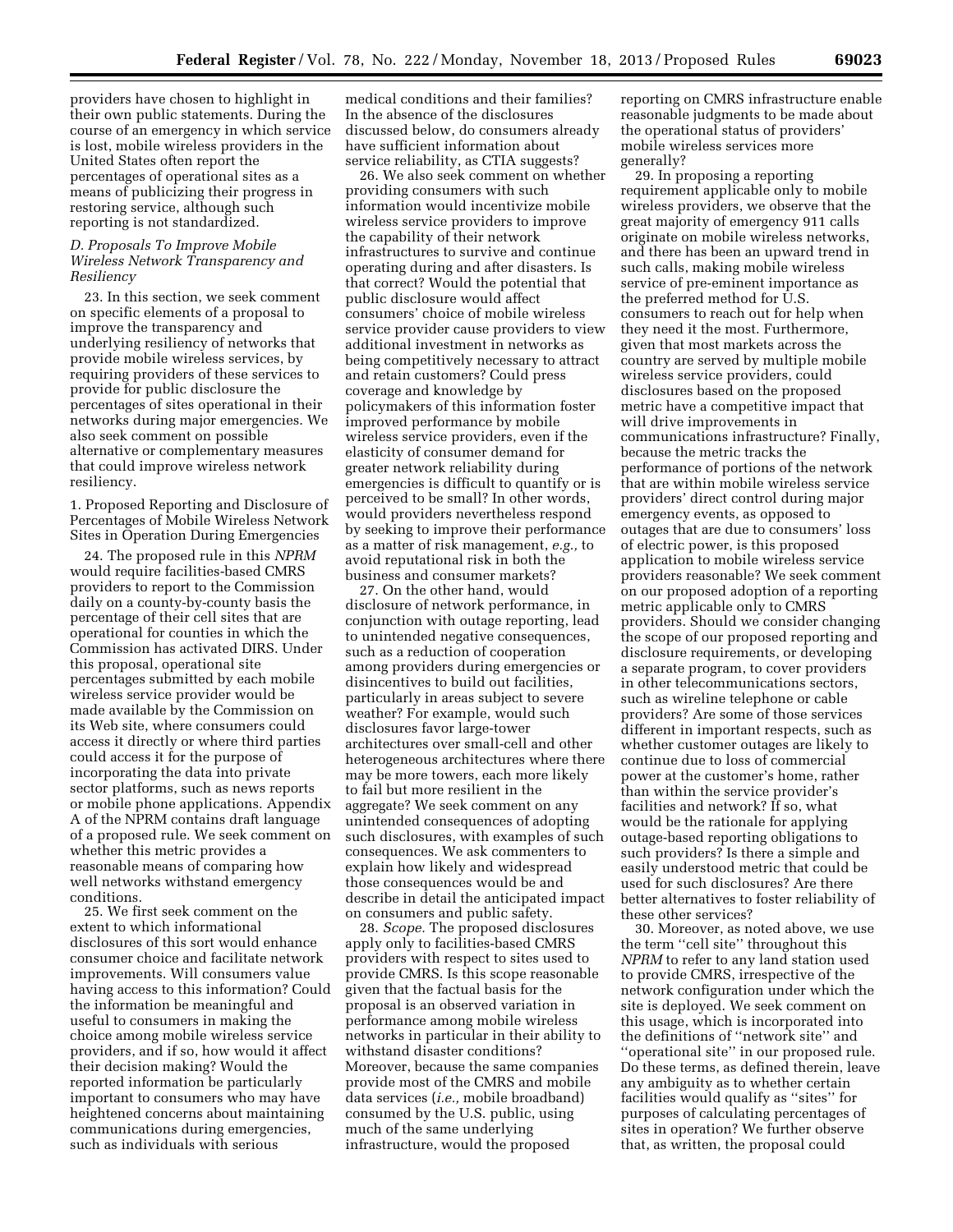apply to providers that operate networks not deployed under a cellular-based network architecture. We seek comment on the potential applicability of the proposed requirements to such providers. Are the requirements wellsuited to such providers, particularly any that rely on only a small number of sites to provide service in a given area? Should we consider exempting certain mobile wireless service providers or classes of providers from the proposed requirements? If so, how should we determine which providers or classes of providers should be exempted?

31. We also propose that the requirements apply only to facilitiesbased mobile wireless providers, *i.e.,*  those that own or control at least part of the network infrastructure they use to provide service, as opposed to merely purchasing and reselling service from other providers. We seek comment on this limitation of the scope of the proposed requirement. Should mobile virtual network operators (MVNOs) or other non-facilities-based providers also be required to report outage or other information of some kind for public disclosure during emergencies? Could the disclosure of information about facilities-based providers but not resellers suggest to consumers that facilities-based providers are less reliable than MVNOs (even though MVNOs rely on facilities-based providers for service)? Would it be feasible for non-facilities-based providers to ascertain and report percentages of sites in operation by county for the underlying network infrastructure they use to deliver service? Should such providers instead be required simply to disclose with which facilities-based mobile wireless service providers they have contracted to provide service in a given area? Would extending the reporting obligations and associated disclosures to non-facilities-based providers result in additional incentives for their underlying facilities-based providers to improve the resiliency of their networks?

32. *Reporting Metric.* For consumers to make fair and reasonable comparisons across providers and services, the information must be presented in an accessible and usable form that consumers can process and interpret easily without formal training or technical expertise and that third parties can incorporate into various informational platforms and applications. Our proposal accordingly uses as a standard reporting metric the percentage of a mobile wireless service provider's sites that are operational, *i.e.,*  not put out of service as the result of

power loss, damage, interruption of transport, or other causal factors. We seek comment on the appropriateness of this standardized reporting metric as defined. Is there a need to clarify with greater precision what it means for a site to be considered ''operational''? Are there ambiguous or borderline cases in which a site may or may not be considered ''operational'' or ''providing service'' as such terms are commonly used? Should providers report percentages rounded to the nearest percentage point?

33. We seek comment on requiring mobile wireless service providers to report for public disclosure percentages of operational sites on a per-county basis. This is how this information is currently reported in DIRS. Reporting by county enables the geographic scope of reporting to expand or contract (*i.e.,* by adding or subtracting counties) as a disaster unfolds, while preserving a clear baseline for making comparisons among providers. We seek comment on whether it is more useful to require reporting on a more or less granular level than per-county, and if so, what level? We also seek comment on whether it would be sufficient for reporting providers to specify a single percentage of sites operational for a broader affected area than county level, such as an aggregate of all of the counties selected for reporting in the state?

34. Should mobile wireless service providers also provide the underlying calculation basis to the FCC? Should that happen on a presumptively confidential basis? What additional information, if any, should providers be required to report for disclosure? Should there be a minimum number of cell sites operated by a mobile wireless service provider in a county for reporting of the information to be required? For example, if a provider has only three sites in a county, would the fact that one of these sites is out be probative as a percentage? Should the required reporting further take into account variations in the types of cell sites a provider deploys, *i.e.,* traditional ''macro'' cells vs. femtocells or other types of ''small'' cells. If so, how? Does comparing the overall percentage of each wireless service provider's sites that are operating adequately address this potential concern since each provider could have sites of various types? In seeking comment on these matters, we observe that providers themselves generally decline to distinguish among various cell site types when they report publicly during emergencies the percentages of their sites in operation in an affected area.

35. Should we consider alternative metrics? If so, what are the relative costs and benefits of such alternatives in comparison to the proposed metric, keeping in mind our stated objectives in this proceeding? Should we consider requiring reporting for disclosure along more than one metric, or granting mobile wireless service providers more flexibility to tailor the content of their reporting to particular circumstances? Would such flexibility undermine the ability of consumers to compare provider performance readily, thereby defeating one of the critical functions of the disclosure requirement? Could the proposed requirements foster behavior from mobile wireless service providers aimed at ''scoring well'' on the reporting metric, even where doing so comes at the expense of allocating resources most effectively? How and why might such behavior realistically occur and to what extent? Are there likely to be trade-offs in practice between restoration of the greatest possible number of sites and restoration of those most critical to serving customers? If so, if the proposed metric is used, would providers actually delay restoration of the sites that are most critical to their customers, notwithstanding that their customers will be able to detect whether or not their service is improving? If so, under what circumstances would providers engage in these sorts of behaviors? Please include specific examples in your comments.

36. Should we allow a mobile wireless service provider to count as a site ''within'' its network any site it actually uses to provide service during an emergency, regardless of whether it owns or controls the site? What effect would counting sites gained through sharing in both the numerator and the denominator of the percentage have on providers' incentives to share? Would this counting result in better or worse service for consumers as providers work to increase their own resiliency? For example, if Provider A has sixty of ninety cell sites operating in a certain county, where Provider B has seventyfive of ninety operating, they would respectively report that sixty-seven percent and eighty-three percent of their sites are operational in that county. If each provider granted the other access to its operational sites in that county, however, both providers' reported percentages would increase substantially: Provider A would report seventy-seven percent ((60 + 75) divided by (90 + 75) = 135/165) and Provider B would report ninety percent  $((75 + 60))$ divided by  $(90 + 60) = 135/150$  of sites operational in the county. We seek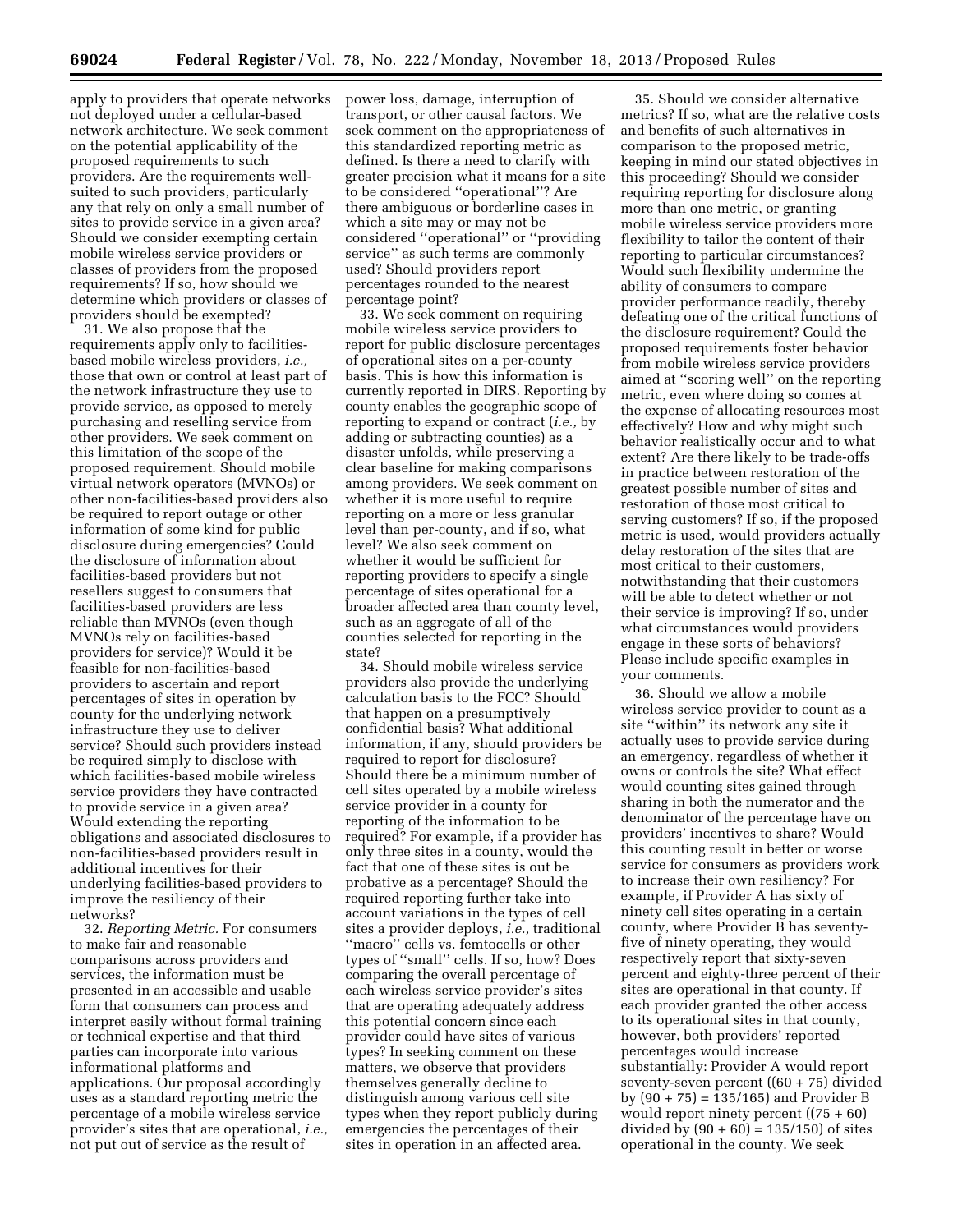comment on whether this is the best method for counting such cell sites that are provided from one competitor to another. Would such a provision appropriately account for sharing arrangements of the sort mobile wireless service providers are likely to implement in practice? To the extent a ''borrowed'' site effectively replaces a site used during normal periods to provide service, should a mobile wireless service provider be permitted or required to discount the latter site when calculating its percentages of sites in operation? Should a mobile wireless service provider be afforded only partial credit for its use of a borrowed site, given that it must share use of the site with the site's operator (and perhaps with other mobile wireless service providers) and the site may not be optimally positioned to perform as a site within its network? Should such a site be counted as one-half site for purposes of calculating the roaming provider's percentage of sites in service?

37. Rather than include such sites as part of its percentage calculations, should a mobile wireless service provider instead report separately the extent to which it used roaming or similar arrangements to augment its provision of service during an emergency? If so, should providers report percentages both with and without adjustments made to reflect such arrangements? If a facilities-based mobile wireless service provider uses roaming on a routine basis to expand its coverage footprint or network capacity in the counties designated for reporting during a disaster, should sites operated or controlled by its roaming partner within the affected area be counted as part of its network for purposes of calculating percentages of sites operational? Are mobile wireless service providers likely to have visibility into the operational status of individual sites they routinely use on a roaming basis to provide service to their customers?

38. Additionally, the proposal would allow providers to count as sites within their network any temporary sites, *e.g.,*  Cells on Wheels (COWs) and Cells on Light Trucks (COLTs), that they have deployed to provide supplementary coverage and capacity during an emergency. We seek comment on this proposed treatment of temporarily deployed sites. Rather than be counted as full sites, should such sites be counted on a fractional basis, *e.g.,* as one-half of a site, given any attributes of COWs and COLTs such as coverage limitations? If a mobile wireless service provider uses a COW or a COLT to replace a disabled site entirely, should it be required to count the disabled site

in the percentage? Given the operational complexities involved in deploying these sites, and their provisional and temporary nature, would it be more appropriate for mobile wireless service providers to report separately the extent to which temporary infrastructure is being used to augment their provision of service during an emergency?

39. We seek comment on the appropriateness of the proposed metric. First, we seek comment on whether consumers are likely to find the metric useful or if a different metric better serve consumer needs. Could the proposed metric unintentionally mislead consumers? For example, might consumers think that the percentage of inoperable sites within a county equals the percentage of lost coverage? Could the presence of overlapping coverage, heterogeneous architectures, and roaming arrangements with other carriers and other factors like Wi-Fi offload mean there is no one-to-one correlation between inoperable sites and lost coverage or capacity? If so, could reporting lead consumers to think that some carriers perform particularly well or particularly poorly even if both carriers end of with effectively the same coverage and capacity as one another throughout a disaster? How likely is it that providers reporting widely diverging percentages of sites in operation in a given county would be providing their customers with comparable levels of service within that county?

40. Second, will consumers find this metric easy to understand, given that all mobile wireless service providers would report a single number on a onehundred-point scale, with higher reported numbers representing a higher proportion of sites in service? Does the metric require only minimal effort from consumers to process such information and use it to make comparisons among mobile wireless service providers?

41. Third, we seek comment on whether the percentage of cell sites that are operational would provide a substantively reasonable metric that consumers can use to compare the resiliency of wireless networks and services. Although the percentage of operational cell sites may not correlate precisely to the availability of service, as a general matter, the disabling of any site may at least marginally impair the ability of a network to deliver service to customers in the area covered by the site, and the cumulative impairment of service is likely to increase as the percentage of operational cell sites decreases. Thus, are significant differences in percentages between providers likely to reflect real

differences in the level of service provided to customers? Moreover, are such differences likely to be most apparent during major disasters? Are such circumstances likely to coincide with increases in attempts to communicate over mobile wireless networks, which would amplify the significance of any disparities among providers in the percentages of sites they have in operation? On the other hand, is it possible that the proposed metric risks overstating the degree to which cell site outages affect service availability? If so, are there potential modifications that could be made to the metric to avoid this potential risk?

42. The reporting of *percentages*  rather than absolute numbers of sites in operation seems likely to provide a better means for comparing relative performance across mobile wireless service providers because it can account for variations in the propagation characteristics of the spectrum bands in which they operate and the boundaries of mobile wireless service provider service territories. We seek comment on this issue.

43. We recognize that the proposed metric potentially has its limitations. Modern mobile wireless networks are complex enterprises, and the technologies that support them continue to evolve at a rapid pace. If we adopt a rule like the proposal, we would expect to review it periodically as technologies evolve to assess its continued effectiveness, and to determine if there are complementary or better ways to obtain and provide useful information for comparing the resiliency of mobile wireless networks. The proposed metric does not specifically address emerging trends in network design that PCIA identifies, such as the proliferation of ''small'' cells or distributed antenna systems (DAS), that could improve network performance. As providers continue to deploy a more diverse mix of cell types in their networks, there could be increasing numbers of cell sites that cannot feasibly be equipped with generators or dedicated sources of backup power. That said, is it clear whether such design attributes are being developed and implemented widely throughout the industry, or whether there currently are significant divergences among providers in how they design and configure their networks that would suggest the need for more or more complex metrics that specifically take these potential complications into account as PCIA suggests? Along the same lines, providers uniformly cite the need to prioritize restoration of their most critical sites when responding to a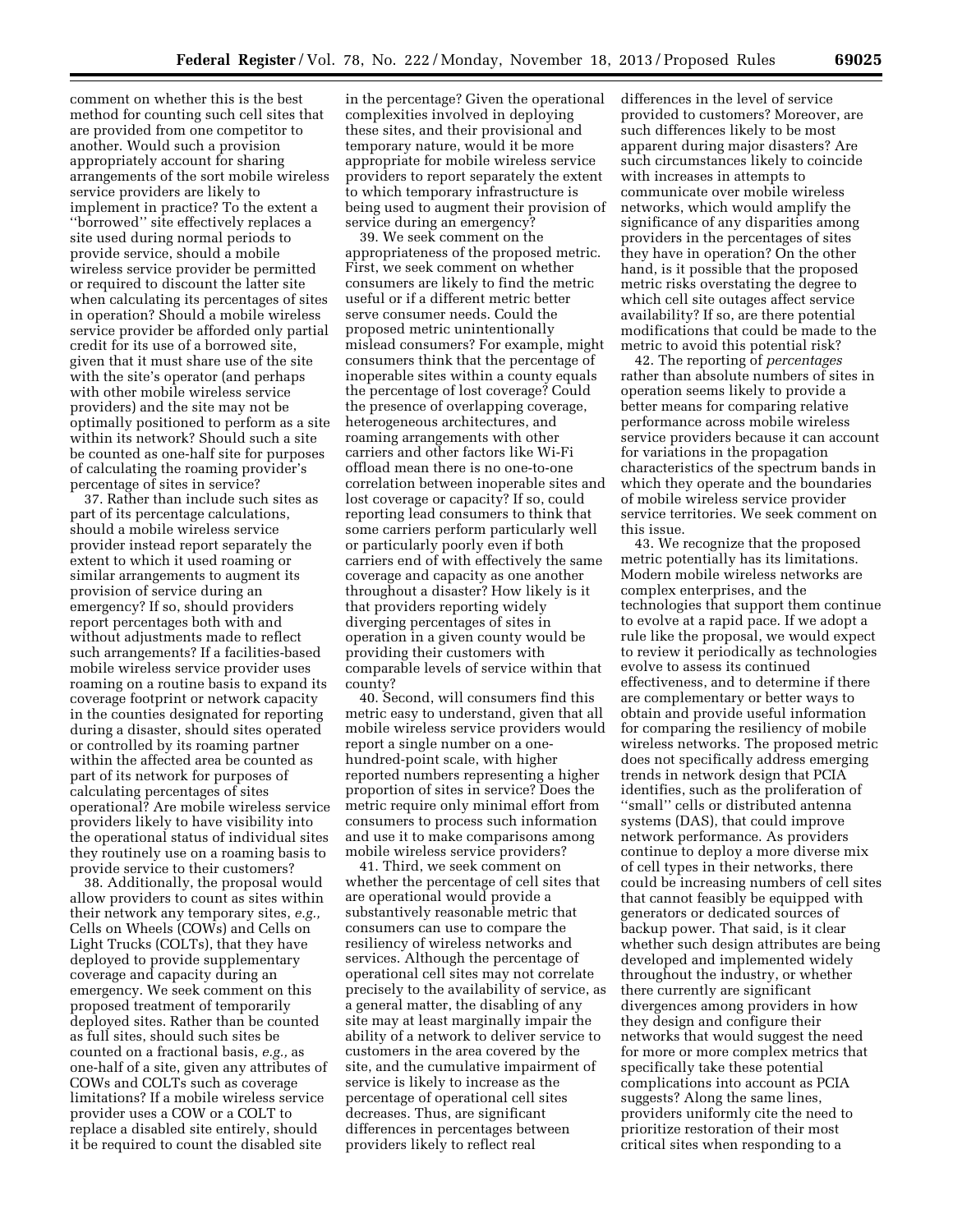disaster; would the proposed metric affect this practice. Also, as noted, providers themselves continue to provide the percentage of sites operational to the public from time to time during disasters, and federal agencies continue to use these figures to provide situational awareness. We seek comment on these issues. Could such disclosures provide a reasonable basis for making comparisons among providers even if the metric is not perfectly suited to informing consumers exactly how providers would compare in serving them at any specific location?

44. We seek comment on what metric would provide consumers with the best picture of a network's operational status. For instance, could the proposed metric provide a better indication of overall network health than would a purely coverage-based metric—even if accompanied by detailed coverage maps, *etc.*—given that the mere availability of coverage in an area does not guarantee network capacity sufficient to provide reliable service? What about a metric that focuses on the volume or percentage of access failures (*i.e.,* ''blocked calls'') experienced by a network? Is such a metric feasible, given that increases in the volume of traffic in the radio access network can limit the extent to which such measurements can be taken reliably? Does the proposed metric, on the other hand, provide information relevant to assessing both network coverage and the probability of completing a call? As the percentage of its cell sites in service decreases significantly, is a provider increasingly likely to experience both gaps in coverage and diminished capacity? Are providers suffering extensive site outages likely to avoid noticeable deteriorations in service, particularly in relation to competitors that are operating at significantly closer to full capacity? Are there more technically precise or sophisticated informational disclosures the Commission should consider that as easily enable consumers to make comparisons in disasters, in combination with or instead of the proposed metric?

45. *Timing and Frequency.* Under the proposal, DIRS activation would be the trigger for the reporting obligations. That is, beginning with the activation of DIRS and for the period that DIRS is active, mobile wireless service providers operating in counties subject to the DIRS activation would be required to report for public disclosure on a daily basis the percentage of their sites within such counties that are ''operational'' as we have defined that term. In effect, DIRS activation could define both the temporal and geographic scope of

''emergencies'' under which mobile wireless service providers would be required to report this information. The proposal would require such information to be submitted during any DIRS activation that is announced by means of a public notice, whether considered a full or partial activation. This may be appropriate, given DIRS's function as a forum for ''report[ing] communications infrastructure status and situational awareness information during times of crisis.'' Moreover, DIRS is a well-established reporting system in which almost all major mobile wireless service providers widely participate; those providers that have contact information on file are notified directly of activations, while others can be notified by means of public notice. In addition, the overall extent of communications outages and impacts encountered during an event is a primary factor that drives the decision to activate DIRS; accordingly, we would expect that tying the proposed reporting to activation of DIRS would focus the reporting on circumstances in which it is most likely to generate meaningful information for consumers on the comparative resiliency of mobile wireless networks. As a practical matter, it is not atypical for DIRS to be activated only a few times each year; in the latter half of 2012, for instance, DIRS was activated in whole or in part only in connection with the ''derecho'' storm, Hurricane Isaac, and Superstorm Sandy. We seek comment on the proposal to use activation of DIRS as a trigger for the reporting we propose in this *NPRM.*  Given the projected frequency of DIRS activations based on past experience, should we consider modifying the obligation so that reporting would be triggered more frequently? What would be the advantages, if any, of more frequent reporting? Would such advantages outweigh the benefits of tying the reporting to activation of DIRS? If so, how?

46. If reporting and disclosures are tied to DIRS activation, the proposal would require providers to report the specified information once every twenty-four hours while the DIRS system remains active. These daily updates would enable consumers to assess the overall trajectory of a mobile wireless service provider's network outages and restoration efforts during an emergency without subjecting the mobile wireless service provider to overly burdensome reporting obligations. We seek comment on this frequency of reporting. Would such reporting fail to capture ''critical factors'' such as those CTIA identifies,

including ''a provider's service restoration practices that can make the information outdated in a matter of hours and the reliability of the network during the overwhelming majority of time that DIRS is not activated?'' Would reporting on a daily basis provide a sufficiently detailed picture for the overall recovery progress of a provider in responding to a disaster? Could the reporting provide valuable information about network resiliency during major disasters, even if does not address network performance during normal periods of operation? On the other hand, would making the proposed reporting less frequent than once a day discourage providers from keeping up with the daily cycle established for DIRS reporting, leading to reduced situational awareness during disasters?

47. DIRS participants typically provide status updates in DIRS once each day, so adopting a similar schedule for the proposed reporting may generate efficiencies for mobile wireless service providers that participate already in DIRS. To further standardize such reporting and align it with DIRS reporting practices, all reports of operational site percentages would be submitted at a time of day specified by the Commission in the public notice announcing the DIRS activation. We seek comment on these aspects of the proposal.

48. Recognizing that service restoration during an emergency is a complex and dynamic process, should we require providers to make ''reasonable efforts'' to ensure that submitted information is current and accurate as of the time of filing. To what extent would it differ from carriers do now in reporting under DIRS? Should we consider specifying in more detail the ''reasonable efforts'' required from providers in verifying the currency and accuracy of submitted information? Should we require providers to submit unsworn declarations attesting to the accuracy of their submissions? We seek comment on this aspect of the proposal.

49. We seek comment on this proposed frequency and schedule for reporting of percentages of sites in operation. Would a requirement to report operational site percentages during an emergency, notwithstanding the voluntary reporting that providers already engage in on the same timetable, significantly divert resources away from service restoration or other emergency response activities? If so, how? Should the Commission consider granting providers additional time to report this information? If so, how long? Would delay in publication of such information diminish its significance and utility for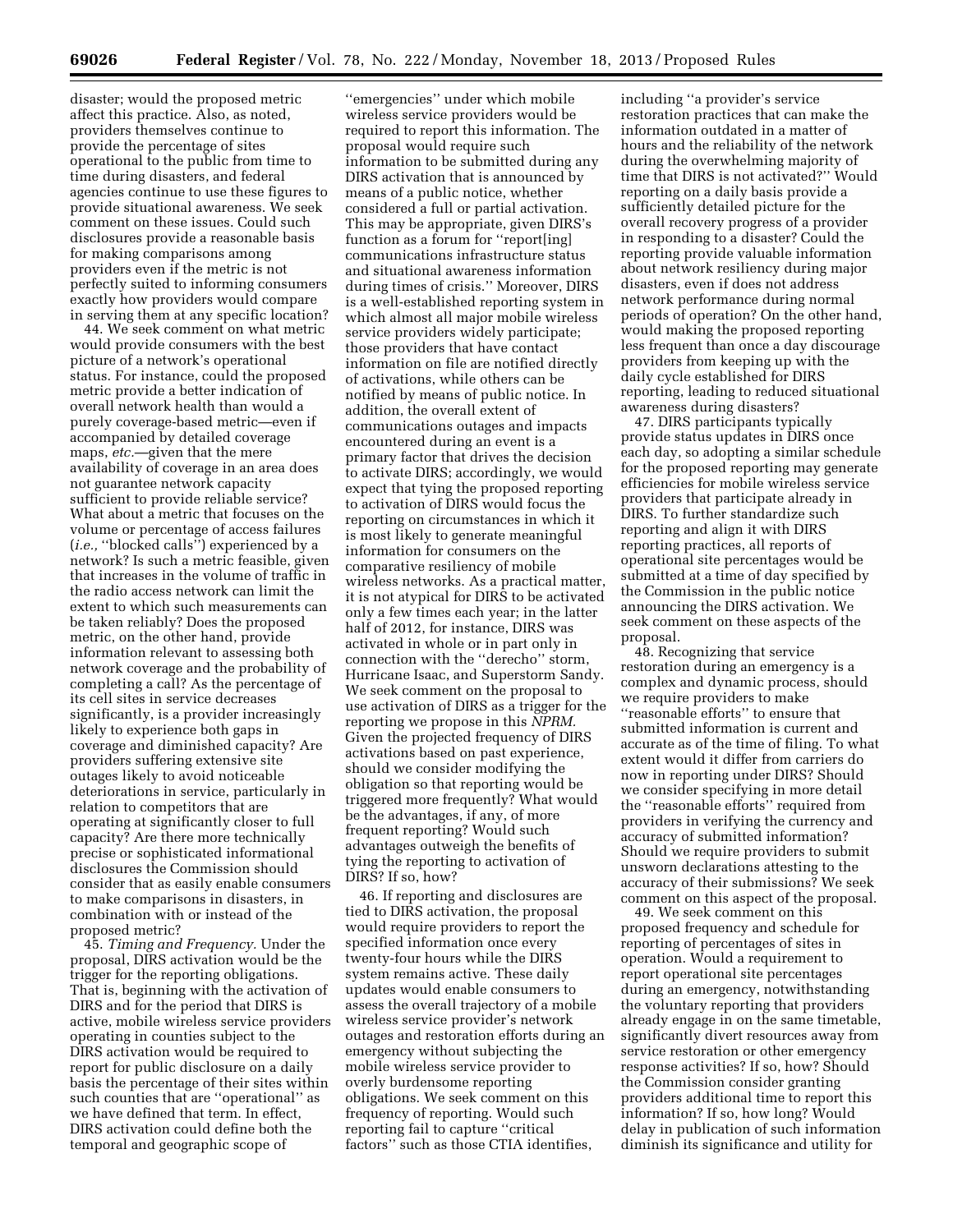consumers or impact whether its disclosure would likely drive provider improvements in reliability during disasters? Are consumers more likely to consider such information as a basis for comparing and selecting among providers if the information is made available to them during or shortly after a disaster?

50. Finally, the proposal's reporting and associated disclosures would be programmatically separate from DIRS, and their implementation would leave intact the scope, confidentiality presumptions, and other operational parameters of DIRS. The proposal would make public only a subset of information that can be derived from information contained in DIRS filings, *i.e.,* percentages of sites in operation by county, but they would not make publicly available any DIRS information *per se.* Would the proposal's disclosures be consistent with the overarching purposes of DIRS? Would they threaten the effectiveness of this important, voluntary program? If so, how? The Commission established a presumption of confidentiality protection for DIRS information when it created the program in 2007 in recognition of the fact that ''DIRS filings voluntarily report weaknesses in and damages to the national communications infrastructure.'' The public disclosure of such information, we then determined, could ''potentially facilitate terrorist targeting of critical infrastructure and key resources'' or ''competitively harm the filers by revealing information about the types and deployment of their equipment and the traffic.'' The network-level public disclosures of operational site percentages by county, however, would not require providers to reveal information about the status of any individual site that could render it more vulnerable to attack, and thus it does not appear that the proposed disclosure could be used to facilitate destructive acts against a provider's network. Similarly, the proposal does not require disclosure of potentially competitively sensitive information about specific deployment and operational practices, which have typically been accorded confidential treatment. Rather, the type of disclosures we propose—percentages of sites in operation by provider—is consistent with the public disclosures that competitors often make of the general performance of their products or services. We seek comment on these issues.

51. In addition, we seek comment on the extent to which the disclosures proposed in this *NPRM* or similar proposals could have any unintended

impact on DIRS reporting. Could such disclosures impair the ability of the Commission to obtain detailed DIRS reports from mobile wireless service providers in the future, or otherwise detract from the effectiveness of the DIRS program? Are there steps the Commission could take to mitigate any such unintended impacts? Are there effective alternative reporting metrics that would not require disclosure of information that may be presumed confidential?

52. The competitive concerns that partially underlie the confidential treatment afforded to DIRS and NORS filings may be inapposite in this proceeding. In establishing confidentiality protections for NORS filings, the Commission acknowledged the concerns of some providers that publicly reported outage information ''[h]ad been used by competitors to wage marketing campaigns.'' The limited informational disclosures may apply competitive pressure to providers to bolster the resiliency of their mobile wireless network infrastructure. Accordingly, would the incorporation of such disclosed information into ''marketing campaigns'' improve public safety rather than detract from the effectiveness of these disclosures? Moreover, the proposal's disclosure would not likely contain trade secrets or other privileged information, such that its disclosure would compromise the operation of the mobile wireless marketplace. In reporting its percentages of sites in operation, a provider would not be required to reveal anything about its underlying practices or techniques for achieving network resiliency. The focus of the reporting is on outcomes how well networks withstand disaster conditions—not on the business judgments or other factors that determine these outcomes. Would such disclosures discourage competition or innovation? Would such disclosures encourage more robust competition among providers to improve the resiliency of their networks? In short, would such disclosures improve consumer welfare? We seek comment on these questions.

53. *Manner of Disclosure and Associated Recordkeeping.* The proposal would require that mobile wireless service providers report their operational site percentages to the Commission in a machine-readable format. The Public Safety and Homeland Security Bureau, with any necessary support from other bureaus and offices, would compile the reported information and to post it on the Commission Web site in an easily accessed location, in a format that

enables comparisons to be made among providers. We seek comment on ensuring that reported information is effectively disclosed and made available to consumers. Could the Commission undertake additional efforts to make the information more accessible to consumers or to third parties that may seek to incorporate the information into ''apps'' or other tools for consumers? How likely is it that mobile wireless service providers would also provide additional information and analyses by other means, including by posting it on their Web sites or citing it in press releases or advertisements.

54. We seek comment on whether we should establish rules requiring providers to maintain adequate records for some limited period of time of the internal processes and deliberations that support the operational site percentages or any other information they are required to report. If so, what sorts of records should we require providers to keep, and in what form? What time period for retention might be sufficient and why? Do providers already keep records of information that supports their reporting in DIRS? If so, what sorts of records and for how long? Are there incentives for providers to voluntarily keep records, for instance, to provide evidentiary support for their reported percentages in the event of a dispute or enforcement action? What costs and benefits would be associated with the adoption of any recordkeeping requirements the Commission might adopt? Are there ways of minimizing such costs while ensuring that adequate records are kept?

55. *Applicability to Smaller Mobile Wireless Service Providers.* Finally, we seek comment on the applicability of the proposed reporting obligations and associated disclosures to smaller mobile wireless service providers. We observe that many small mobile wireless service providers routinely file daily reports in DIRS as do larger providers. We seek comment on whether it would be particularly costly or difficult for smaller mobile wireless service providers to comply with these proposed obligations or similar ones. Should our requirements make special provisions for these mobile wireless service providers? Do they need extended periods of time in which to report the information and, if so, why? Would relaxed treatment for smaller providers unfairly limit their customers' ability to compare their providers' performance with that of their competitors? If we decide that smaller mobile wireless service providers merit special treatment under our rules, how should we delineate this class of mobile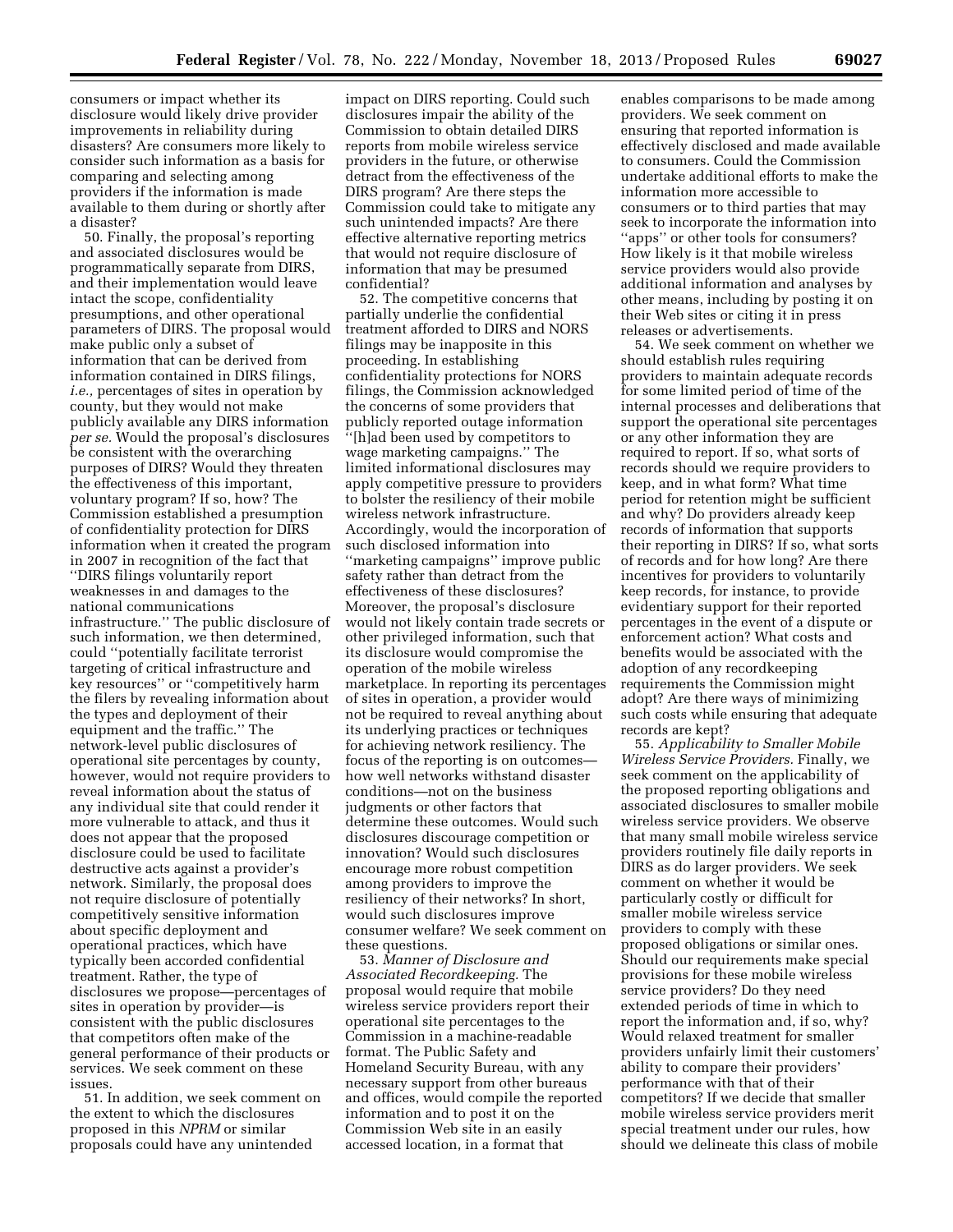wireless service providers? In seeking comment on these matters, we observe that the Regulatory Flexibility Act of 1980, as amended, (RFA) specifically directs us to consider the effects of proposed rules on small entities. Our Initial Regulatory Flexibility Analysis is set forth as Appendix B.

56. *Further Study.* Alternatively, should the Commission refer the question of providing greater transparency into network recovery efforts of CMRS providers to CSRIC or TAC before adopting any reporting or disclosure requirements? Are there some issues that should be carved off for further study while the Commission proceeds with others? Why? We ask that commenters define with specificity any issue on which either advisory body should be charged with developing recommendations, the timing anticipated for such work, and the value that such recommendations would be expected to provide. Could the efforts of CSRIC and TAC effectively lead to similar benefits for consumers and improvements to network resiliency that the proposed reporting in this NPRM is aimed at providing?

# 2. Other Measures

57. We also seek comment on whether there are alternative or complementary measures for improving wireless network reliability that the Commission should consider in this proceeding or subsequently. Commenters identifying such measures should address their associated costs and benefits, and whether such measures should be considered as alternatives to or as complements of the reporting and disclosures we propose in this *NPRM.* 

58. *Alternative Informational Disclosures.* We first seek comment on whether the Commission should consider informational disclosures that differ in kind from the sorts of disclosures we have proposed. One possibility is to require mobile wireless providers to make available, as many electrical utilities already do, outage maps that document the availability of coverage within their service territories on an ongoing basis. We seek comment on adopting a requirement that mobile wireless providers make such maps available, during disasters and perhaps during normal periods of operation as well. How burdensome would it be to provide such maps, and how useful would they be to consumers?

59. Another possibility is that the Commission require mobile wireless service providers to report or disclose information about the practices they have implemented to promote the reliability of their networks. Under this

option, the Commission might require mobile wireless service providers to report detailed information about their provisioning of back-up power (*e.g.,*  percentages of sites equipped, duration of supply, technologies used) as well as available supplementary deployments (*e.g.,* quantities of COWs and COLTs, portable generators) they undertake to improve the resiliency of their networks. Were we to require disclosures along these lines, would consumers be able to understand and use the information to draw reasonable inferences about the comparative resiliency of wireless networks, or would such disclosures inundate consumers with more information than they could reasonably be expected to process? Would consumers understand which of these practices lead to different results, or is it preferable to focus on public reporting of a simple measure of comparative results among providers rather than on a number of dimensions of preparation? Would public disclosure of certain details of a provider's plans and resources for handling emergency situations pose a security risk? Are there other types of informational disclosures we have not identified, consistent with sound security policies, that would be useful to consumers or would otherwise advance network reliability? Are there less costly or less burdensome alternative measures that would accomplish the same intended objectives as the proposal?

60. *Relationship with Mobile MBA Program.* Next, we seek comment on the interplay between the reporting and disclosures proposed herein and the Commission's Mobile Measuring Broadband America (Mobile MBA) program. Under the Mobile MBA program, mobile wireless customers will voluntarily install an ''app'' that enables their devices to take direct measurements of network performance (*e.g.,* throughput, latency, cell site availability) at specified intervals and upload the data to a central server. Such a program could complement or replace the proposed disclosures by providing information on day-to-day network performance. We seek comment on the relationship between the two initiatives. Could the robust implementation of the Mobile MBA program eventually generate sufficient participation and information that would obviate the need for mobile wireless service provider reporting and associated disclosures of the sort we envision in this *NPRM*? Are there additional ways in which the two programs can serve complementary purposes? If so, how?

61. *Performance Standards.* In its May 13 letter, Consumers Union recommends that the Commission use reporting metrics such as those considered herein ''to set a schedule for phasing in improved performance standards as rapidly as possible.'' As an initial matter, we seek comment on whether successful implementation of the proposed reporting and disclosure rule could obviate the need for adoption of such standards. Would reporting and disclosure alone be sufficient to facilitate wireless network resiliency while enabling wireless providers to maintain the operational flexibility they claim is necessary to effectively implement back-up power solutions? Alternatively, should we consider performance standards of the sort Consumers Union proposes? Would the burden and cost of adopting performance standards exceed the benefits, particularly given the frequency or infrequency, or duration, of commercial power outages? Could the Commission take other complementary steps, short of adopting specific requirements, to encourage mobile wireless service providers to provide more robust back-up power for their cell sites or other critical communications facilities?

62. If we should consider performance standards as a possible alternative, we seek comment on what form such standards should take. For example, should we consider emergency back-up power requirements similar to the requirements the Commission previously adopted for mobile wireless networks but never made effective? Could we grant mobile wireless service providers greater flexibility than the previous rule, for example, by applying global back-up power standards to networks as a whole rather than to each individual site? If we were to specify a minimum duration for provision of back-up power, what would be a reasonable threshold, taking into consideration the capability of currently available back-up power technologies, including batteries? Since loss of backhaul service (*i.e.,* the connectivity between a site and the rest of the network) is also a major cause of cell site unavailability during emergencies, should the Commission consider adoption of performance standards to promote more redundant backhaul provisioning and what should those standards include? What are the incremental benefits of such standards and do they exceed the costs and burdens? Finally, if performance standards are appropriate, should we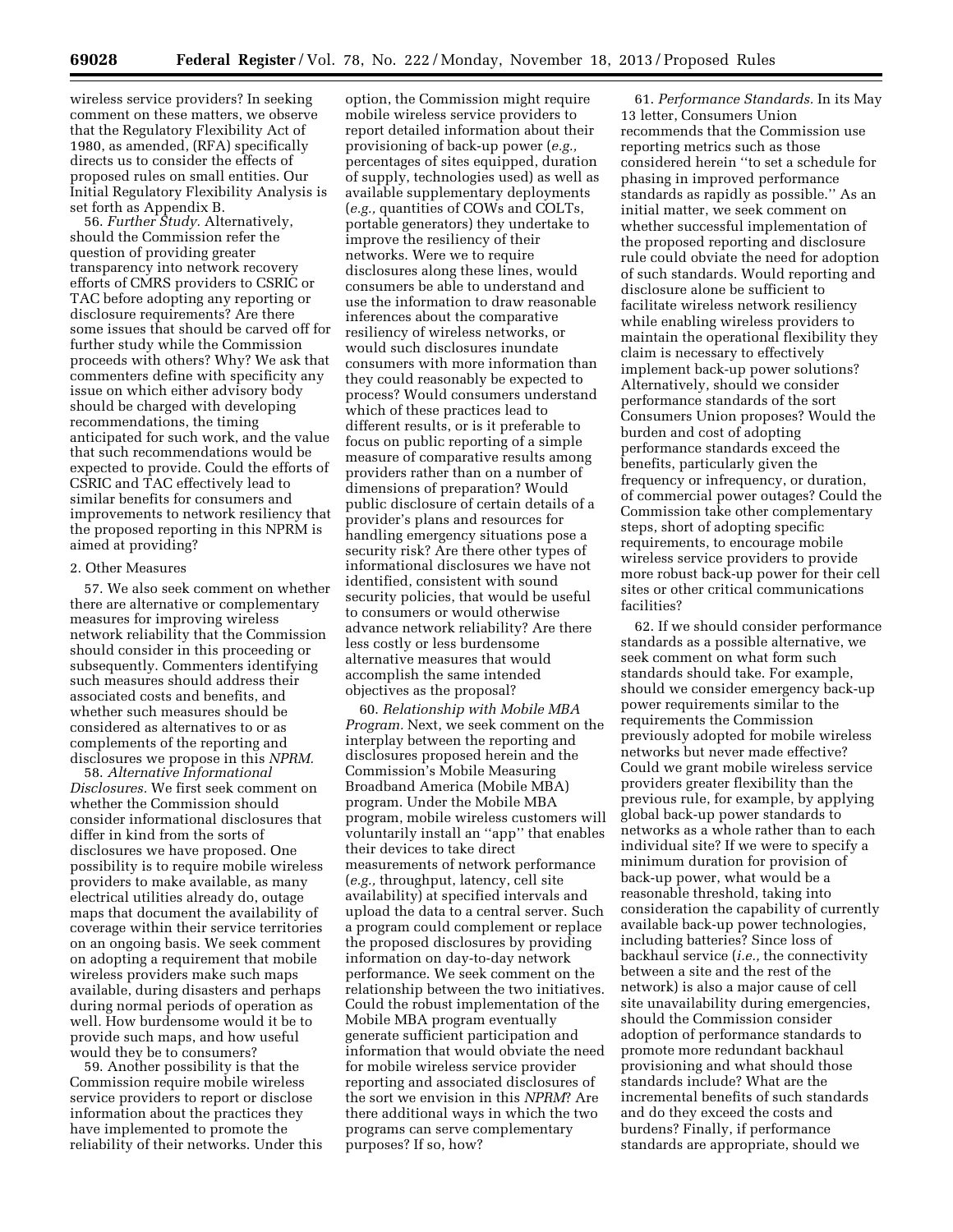consider phasing in such standards over time?

63. *Voluntary Industry Measures.* We also seek comment on whether heightened transparency and resiliency of mobile wireless networks could be achieved adequately through voluntary measures. We note one recent example of voluntary measures undertaken by industry to address consumer issues by empowering consumers through greater transparency. In light of concerns that substantial numbers of wireless consumers had experienced ''Bill Shock''—a sudden, unexpected increase in their wireless bills—the Commission in October 2010 proposed rules requiring carriers to alert consumers as they approach, and again as they reach limits of plan minutes, texts, data, and international roaming. In October 2011, the Commission announced an agreement between it, Consumers Union, CTIA, and certain wireless carriers that these carriers would provide free, automatic Bill Shock alerts on a voluntary basis, pursuant to CTIA's Code of Conduct. The alert requirements were phased in, culminating in the April 2013 announcement that all participating carriers now provide the alerts as promised. As a result, CTIA states that approximately 97 percent of consumers are protected against Bill Shock for voice, text, data, and international roaming services. The Commission established a Web site to enable consumers to easily identify participating carriers' specific Bill Shock alert policies and thresholds.

64. We seek comment on whether a similar voluntary initiative might feasibly achieve the improvements to consumer choice and network resiliency that are the objectives of this proceeding. If so, how might such an initiative work in practice? Could a voluntary initiative involving wireless industry and consumer advocacy groups timely develop additional or improved metrics about service availability and network performance during natural disasters that result in extensive service outages that would meet the objectives of providing consumers with information that they may find useful, and spurring comparisons and competition that result in greater reliability? Would such an initiative be likely to produce candid and transparent reporting of information to consumers, even from providers that must report poor performance? Additionally, are there opportunities for public-private initiatives that could help achieve the objectives? Could a realtime crowdsourcing approach work?

### *E. Legal Authority*

### 1. Statutory Considerations

65. We seek comment on whether reporting requirements of the sort proposed in this *NPRM* would be within the Commission's authority under the Communications Act of 1934, as amended. In particular, we note that section 201(b) the Act authorizes the Commission to ''prescribe rules and regulations as may be necessary in the public interest to carry out the provisions'' of the Act. These provisions include the requirement that the practices of common carriers, including CMRS providers, are ''just and reasonable'' and not ''unjust or unreasonable.'' The Commission has asserted this authority in other contexts as a basis for requiring carriers to make available to the public information that enables consumers to make informed decisions about whether to purchase or retain a service. To the extent they promote ''just and reasonable'' practices relating to the resiliency of mobile wireless networks during emergencies, would the reporting and disclosures proposed in this *NPRM,* or similar proposals, advance the foundational purpose of the Commission articulated in section 1 of the Communications Act, namely that of ''promoting the safety of life and property through the use of wire and radio communications''?

66. Are there other Title II or Title III provisions that would provide a legal basis for the adoption of requirements of the sort we propose insofar as they extend to the provision of CMRS services? Could such mandatory reporting of network reliability data for public disclosure be grounded in section 214(d)'s requirement that a common carrier ''provide itself with adequate facilities for the expeditious and efficient performance of its service as a common carrier'' and to ''undertake improvements in facilities'' to meet public demand? Would the proposed requirements also fall within the Commission's authority under section 218 to obtain from common carriers ''full and complete information necessary to enable the Commission to perform the duties and carry out the objects for which it was created?'' With respect to CMRS service, would such proposals be within the scope of our ''broad authority'' under Title III? We seek comment in particular on the applicability of sections 301 and 316, and our authority under section 303(b) to ''[p]rescribe the nature of the service to be rendered by each class of licensed stations and each station within any class.'' Section 301 provides for licensing of CMRS providers, and

section 316 authorizes the Commission to modify such licenses ''if in the judgment of the Commission such action will promote the public interest, convenience, and necessity.'' Would the foregoing sources of authority, when coupled with our authority to ''generally encourage the larger and more effective use of radio in the public interest,'' and to adopt rules ''as may be necessary to carry out the provisions of th[e] Act,'' extend to the proposed disclosure requirements, as less restrictive ways of promoting more reliable service by wireless providers?

67. Also, we seek comment on the applicability of the Commission's authority over 911 service. The Nation's 911 system is part of its critical communications infrastructure, and the Commission plays a key role ensuring that the communications networks, including those of mobile wireless service providers, promote public safety, especially on matters involving national security and emergency preparedness of the United States. Indeed, Congress established the Commission in part to promote the ''safety of life and property.'' Consequently, the Commission also enjoys ''broad public safety and 9–1–1 authority.'' With mobile wireless service subscribers originating an increasing share of the nation's 911 calls—already the great majority and measured at as high as 75 percent in some areas—the resiliency of mobile wireless networks is becoming ever more critical to the reliable provision of 911 service. Accordingly, we seek comment on the extent to which the Commission's authority over 911 service could provide additional support for the adoption of requirements proposed in this *NPRM* or similar requirements.

### 2. First Amendment

68. We seek comment on whether the reporting requirements proposed in this *NPRM,* like the ''anti-cramming'' rules the Commission adopted in 2012, could withstand scrutiny under the First Amendment to the U.S. Constitution. In general, government regulation of commercial speech will be found compatible with the First Amendment if it meets the criteria laid out in *Central Hudson:* (1) There is a substantial government interest; (2) the regulation directly advances the substantial government interest; and (3) the proposed regulation is not more extensive than necessary to serve that interest. Under the standard set forth in *Zauderer,* compelled disclosure of ''purely factual and uncontroversial'' information is permissible if ''reasonably related to the State's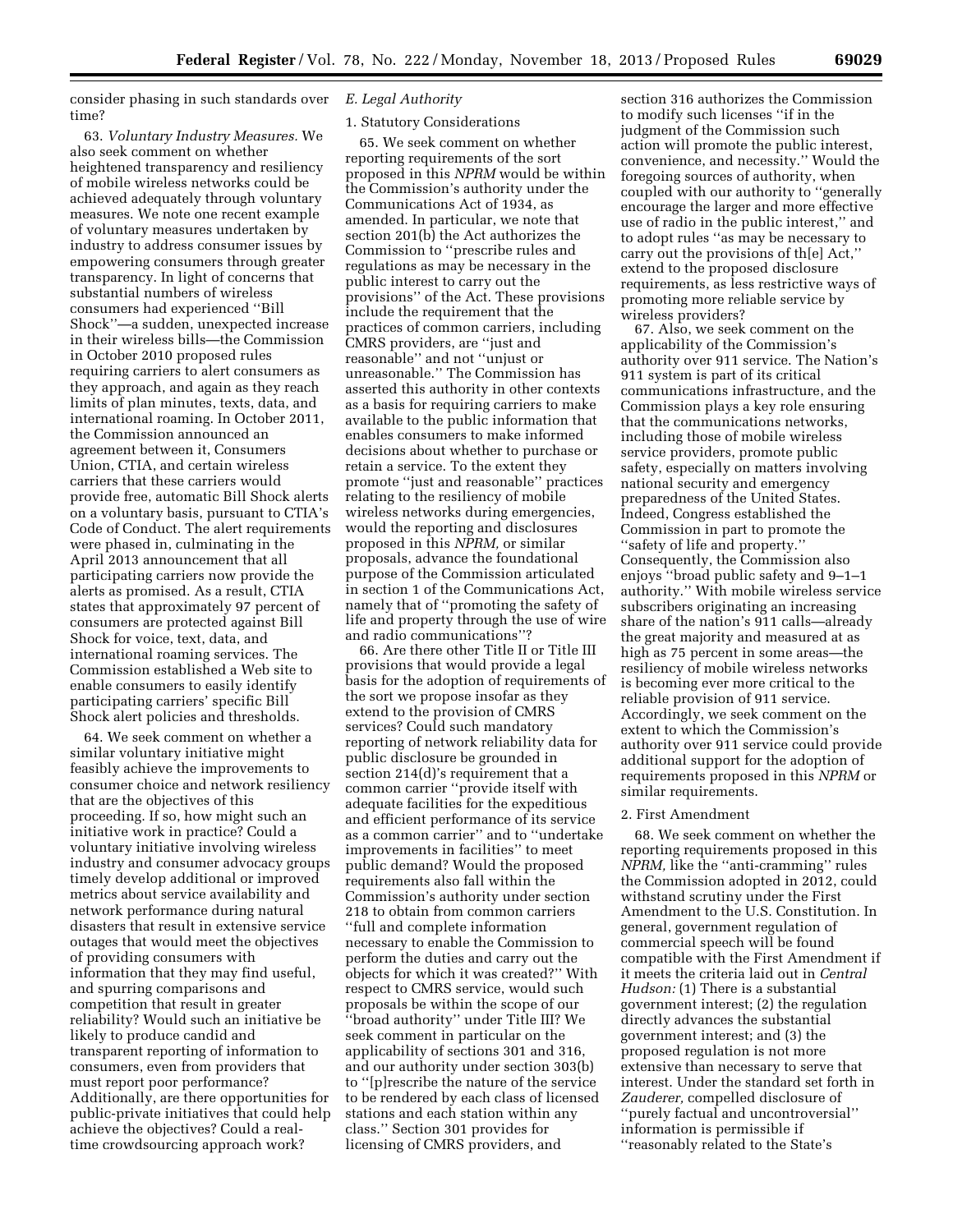interest in preventing deception of consumers.'' We seek comment on which of these two standards, or any other standard, would apply to the proposals set forth in this *NPRM,* and whether the proposals would satisfy that standard.

69. In particular, we seek comment on whether reporting obligations of the sort we propose in this *NPRM* would meet the *Central Hudson* criteria. The Commission has previously observed that ''the government has a substantial interest in ensuring that consumers are able to make intelligent and wellinformed commercial decisions in an increasingly competitive marketplace.'' The government also has a substantial interest, enshrined in section 1 of the Communications Act, in protecting the safety of the public through the use of radio communications. We seek comment on whether the reporting requirement proposed in this *NPRM*  would directly advance these interests by making available for public disclosure information about the operational status of mobile wireless networks during emergencies, where designed to create incentives for mobile wireless service providers to improve the resiliency of these networks. What sort of additional factual record, if any, would the Commission need to develop to establish that the proposed reporting ''directly advances'' these substantial government interests?

70. We note that the proposed requirements would require reporting only of a single, fact-based metric, one that can be calculated from information that providers already tabulate and routinely report in DIRS filings. Such regulation is different in kind from minimum back-up power requirements previously adopted by the Commission, or other forms of direct regulation of wireless network facilities or practices. Moreover, in other contexts the proposed reporting of information to the government for purposes of compilation and disclosure that has been deemed less restrictive than requiring ''companies themselves to publicly post detailed information in a particular format.'' In addition, we observe that the proposed reporting would in no way restrict providers from disclosing information of their own choosing directly to the public, as many already do, to provide a fuller context for assessing the performance of their networks during an emergency. We seek comment on the relevance of these considerations.

71. Finally, we seek comment on the applicability of the *Zauderer* standard to reporting obligations of the sort proposed in this *NPRM.* Would the

reported information qualify as ''purely factual and uncontroversial,'' provided that the reporting metric is defined with sufficient clarity and precision? Would the prevailing usage of operational site percentages among providers as a means of reporting progress in disaster recovery undermine any claim that such information is non-factual or controversial? Could the proposed reporting be construed as being ''reasonably related to the State's interest in preventing deception of customers?'' What sort of additional factual record, if any, would the Commission need to develop to establish such a relationship? Could such a relationship be established even in the absence of evidence of any intent to deceive? For instance, would the proposed reporting ''reasonably relate[]'' to preventing deception of customers insofar as disclosure of the reported information alerts customers to deficiencies in network resiliency of which they were previously unaware and which may have affected their prior purchasing decisions had the information been made available to them? Are there are other ways of establishing a reasonable relationship between reporting of the sort we propose and the prevention of consumer deception?

### **Procedural Matters**

#### **Initial Regulatory Flexibility Analysis**

As required by the Regulatory Flexibility Act of 1980, as amended (RFA), the Commission has prepared this Initial Regulatory Flexibility Analysis (IRFA) of the possible significant economic impact on a substantial number of small entities by the recommendations in this *Notice of Proposed Rule Making* (*NPRM*). Written public comments are requested on this IRFA. Comments must be identified as responses to the IRFA and must be filed by the deadlines for comments provided in ''Comment Period and Procedures'' of this *NPRM.* The Commission will send a copy of this *NPRM,* including this IRFA, to the Chief Counsel for Advocacy of the Small Business Administration (SBA). In addition, the *NPRM* and IRFA (or summaries thereof) will be published in the **Federal Register**.

### *A. Need for, and Objectives of, the Proposed Rules*

72. The American public relies increasingly on mobile wireless networks to communicate, with the great majority of calls to 911 already originating on wireless networks and a large and growing number of households having only wireless

phones. Notwithstanding these trends, during Superstorm Sandy and other recent storms, mobile wireless networks suffered extensive site outages, seriously impairing the ability of millions of customers to summon emergency assistance, receive emergency information, and reach their loved ones. Although some service disruptions may be unavoidable during a major emergency, and surges in demand for wireless service at those times present added challenges, the current state of affairs is not acceptable and requires action. We believe that better service and hardening of mobile wireless networks is feasible and could dramatically reduce the severity of these problems, which are not incurred in equal measure by all mobile wireless providers.

73. Accordingly, our central proposal in this *NPRM* is to require facilitiesbased commercial mobile radio service (CMRS) providers to report to the Commission for public disclosure, on a daily basis during and following major emergencies, the percentage of cell sites within their networks that are providing CMRS. These disclosures would be made for each county in the designated disaster area. This information is currently included in voluntary reports provided electronically to the Commission by mobile wireless service providers in disasters, but on a presumptively confidential basis. For the reasons discussed below, we believe that requiring reporting and public disclosure of the information proposed could benefit consumers while also advancing public safety. First, public disclosure could enable consumers to reasonably compare the performance of mobile wireless service providers on a sufficiently similar basis during major emergencies to help consumers to make more informed decisions when selecting mobile wireless products and services. Second, empowering consumers with this information on an ongoing basis could in turn apply competitive pressure on mobile wireless service providers to invest in material improvements to their respective network infrastructures or take other actions to improve the reliability and resiliency of their networks. Third, the standardized disclosure of such information could provide policymakers with useful information and potentially spark an honest and more informed public safety and communications dialogue, perhaps including consideration of possible barriers to greater reliability of mobile wireless networks.

74. In addition to seeking comments below on specific transparency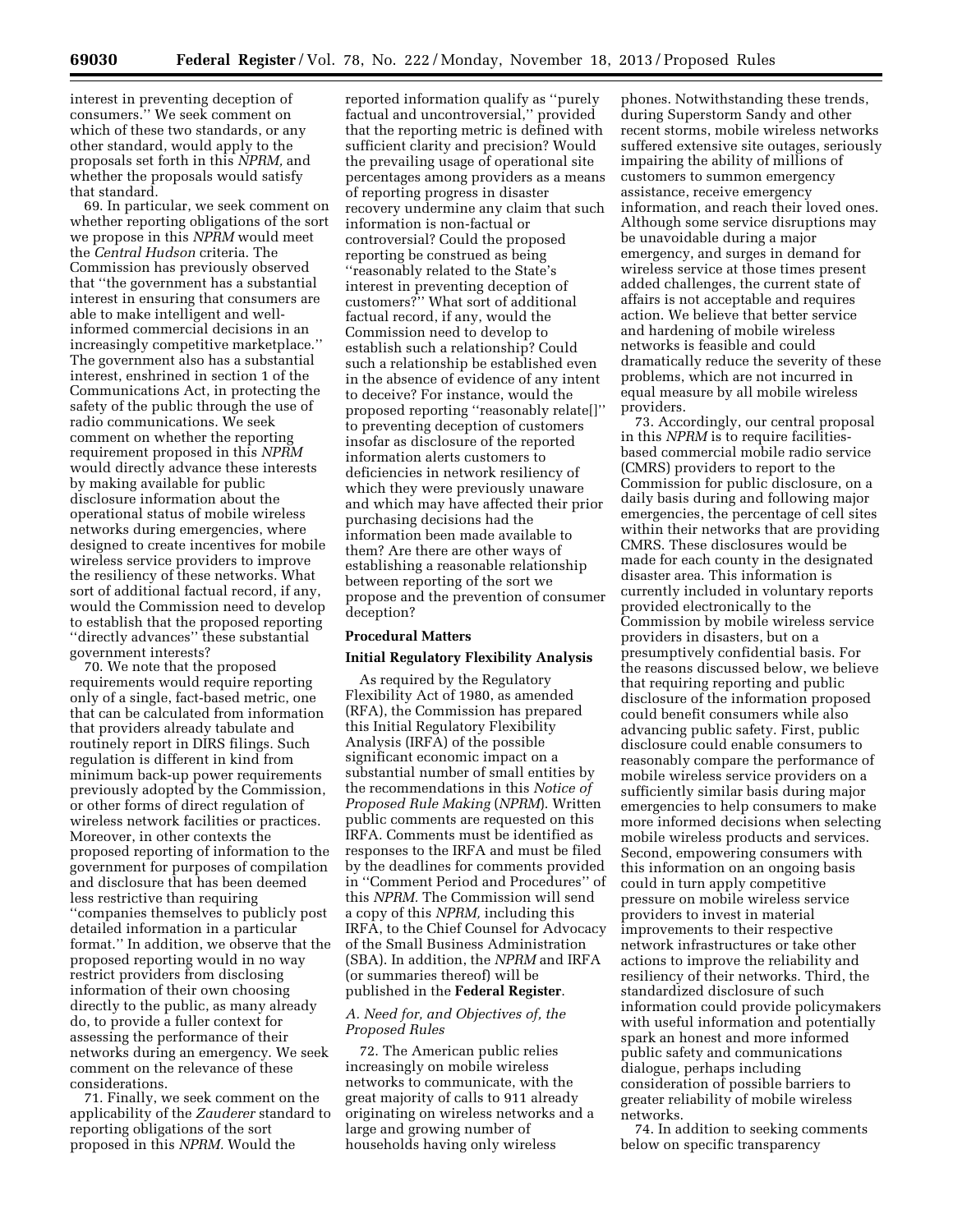proposals, we also explore alternative or complementary approaches and seek more general comment on other steps the Commission could take if necessary to achieve the goals of greater mobile wireless network transparency and reliability.

### *B. Legal Basis*

75. The legal basis for the rules and rule changes proposed in this *NPRM* are contained in sections  $1, 4(i), 4(i), 4(o)$ , 201(b), 214(d), 218, 251(e)(3), 301, 303(b), 303(g), 303(j), 303(r), 307, 309(a), 309(j), 316, 332, 403, 615a–1, and 615c of the Communications Act of 1934, as amended, 47 U.S.C. 151, 154(i), 154(j), 154(o), 201(b), 214(d), 218, 251(e)(3), 301, 303(b), 303(g), 303(j), 303(r), 307, 309(a), 309(j), 316, 332, 403, 615a–1, and 615c.

### *C. Description and Estimate of the Number of Small Entities to Which Rules Will Apply*

76. The RFA directs agencies to provide a description of, and, where feasible, an estimate of, the number of small entities that may be affected by the proposed rules adopted herein. The RFA generally defines the term ''small entity'' as having the same meaning as the terms ''small business,'' ''small organization,'' and ''small governmental jurisdiction.'' In addition, the term 'small business" has the same meaning as the term ''small business concern'' under the Small Business Act. A small business concern is one which: (1) Is independently owned and operated; (2) is not dominant in its field of operation; and (3) satisfies any additional criteria established by the Small Business Administration (SBA).

77. Our action may, over time, affect small entities that are not easily categorized at present. We therefore describe here, at the outset, three comprehensive, statutory small entity size standards. First, nationwide, there are a total of approximately 27.9 million small businesses, according to the SBA. In addition, a ''small organization'' is generally ''any not-for-profit enterprise which is independently owned and operated and is not dominant in its field.'' Nationwide, as of 2007, there were approximately 1,621,315 small organizations. Finally, the term ''small governmental jurisdiction'' is defined generally as ''governments of cities, towns, townships, villages, school districts, or special districts, with a population of less than fifty thousand.'' Census Bureau data for 2011 indicate that there were 89,476 local governmental jurisdictions in the United States. We estimate that, of this total, as many as 88,506 entities may

qualify as ''small governmental jurisdictions.'' Thus, we estimate that most governmental jurisdictions are small.

78. The disclosure obligations proposed in the *NPRM* would apply exclusively to facilities-based CMRS providers, *i.e.,* providers of CMRS that own or operate at least part of the network infrastructure that provides the service. The SBA size standard that most clearly applies to this class of providers is that established for Wireless Telecommunications Carriers. Under that standard, a business with 1,500 of fewer employees is considered small. Census Bureau data for 2007 show that there were 1,383 firms in this category that operated for the entire year. Of this total, 1,368 had employment of 999 or fewer, and 15 firms had had employment of 1,000 employees or more. Thus under this category and the associated small business size standard, the majority of these Wireless Telecommunications Carriers can be considered small.

## *D. Description of Projected Reporting, Recordkeeping, and Other Compliance Requirements*

79. The *NPRM* proposes requiring mobile wireless providers to submit to the Commission for purposes of public disclosure, on a daily basis during designated emergencies, the percentage of their cell sites in each affected county that are operational. Providers would need to make ''reasonable efforts'' to ensure that such disclosures are accurate and up-to-date as of the time they are made. A large number of CMRS providers, including many smaller providers, already report such information on cell site outages in DIRS. In the *NPRM,* however, we have estimated the costs the proposed requirements would impose on providers that do not currently provide such information in DIRS. We have estimated that a \$78,000 total nationwide annual expense would be imposed on an assumed fifty additional providers that currently are not reporting DIRS data, many of whom would likely qualify as small. Under this estimate, an average of only \$1,560 in annual costs would be imposed on each provider, of which there would be only fifty—out of an estimated 1,368 small providers—and not all of whom would necessarily qualify as small. We therefore do not believe that the proposal would have a significant economic impact on a substantial number of small entities. We seek comment on this analysis.

80. In addition, the *NPRM* seeks comment on whether there is a need to

impose requirements on providers to keep adequate records of the internal processes and deliberations that support their required disclosures. The *NPRM*  seeks comment on ways of minimizing the costs of any such recordkeeping, and on whether providers have adequate incentives to keep such records voluntarily (*i.e.,* to ensure there is adequate evidentiary support for their disclosures in the context of an enforcement proceeding).

## *E. Steps Taken To Minimize Significant Economic Impact on Small Entities, and Significant Alternatives Considered*

81. The RFA requires an agency to describe any significant alternatives that it has considered in reaching its proposed approach, which may include (among others) the following four alternatives: (1) The establishment of differing compliance or reporting requirements or timetables that take into account the resources available to small entities; (2) the clarification, consolidation, or simplification of compliance or reporting requirements under the rule for small entities; (3) the use of performance, rather than design, standards; and (4) an exemption from coverage of the rule, or any part thereof, for small entities.

82. The disclosure obligations we do propose are minimally extensive, and for several reasons we do not believe that their implementation would have a significant economic impact on any mobile wireless providers, including those that qualify as small. First, the disclosures would be required only during serious emergencies, and even then only once a day. The content of the disclosure, a single percentage figure for each affected county, is minimal both in terms of size and complexity. Also, the information subject to disclosure is already routinely reported on a voluntary basis by mobile wireless providers, including many small providers, in the Commission's Disaster Information Reporting System (DIRS). For such providers, compliance with the reporting obligation would require no additional effort. We further observe that the disclosure requirement would not prescribe a design standard, as providers would be required to report statistics on the resiliency of their networks but retain wide flexibility to implement the strategies they deem most effective in achieving sufficient resiliency.

83. The disclosure requirements proposed in the *NPRM* are among the least burdensome of available options for promoting mobile wireless network resiliency. One alternative option we might have proposed is to require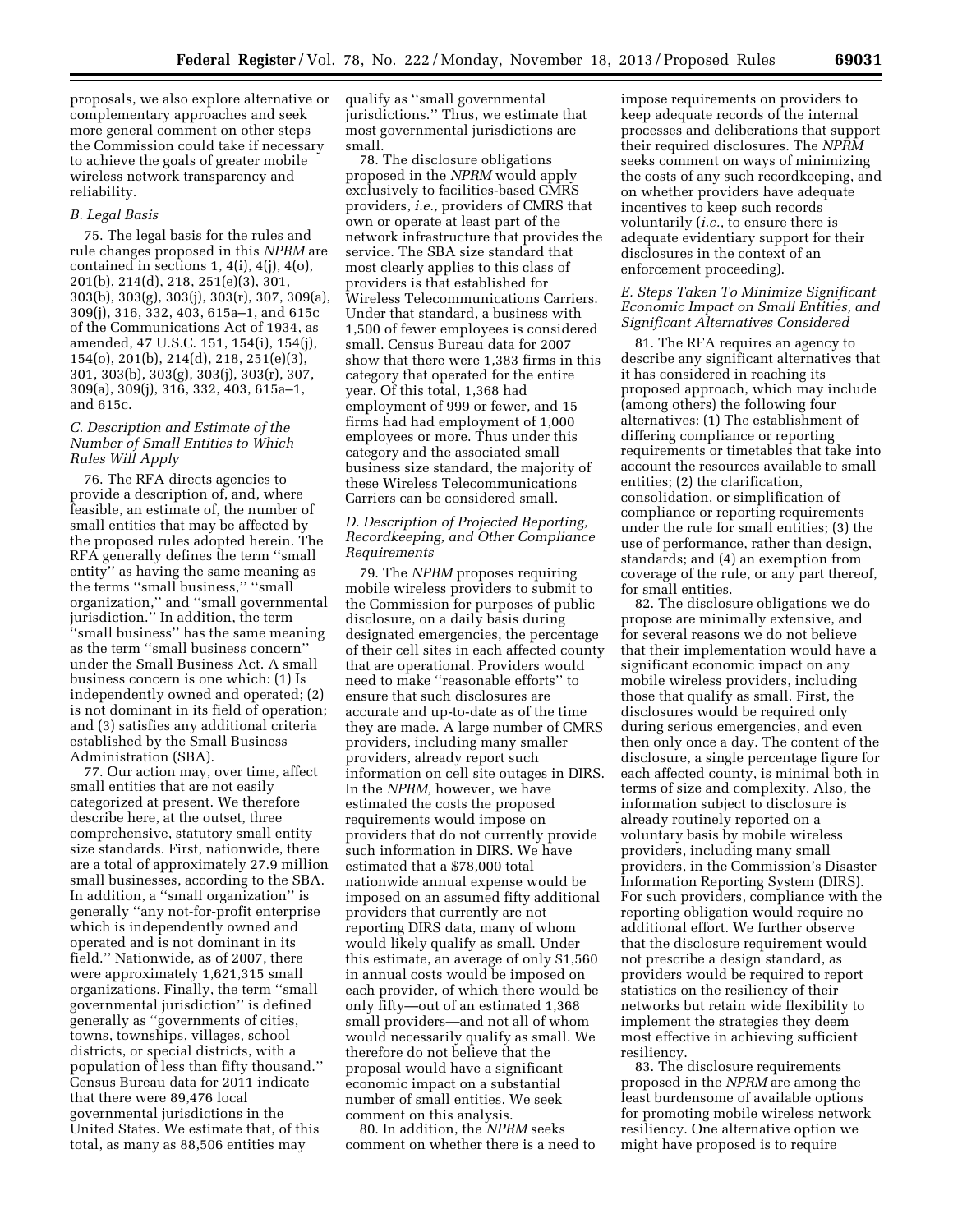providers to supply cell sites or other critical facilities with minimum supplies of back-up power to be used in the event of commercial power loss. The Commission previously adopted requirements along these lines, although they were ultimately vacated at the Commission's request in the face of legal challenge from the mobile wireless industry. Although we seek general comment in the *NPRM* on back-up power requirements as an alternative to, or possible complement of, the proposed disclosure obligations, we do not propose moving forward with adoption of such requirements at this time. Another alternative we consider in the *NPRM* is to require reporting of information other than operational site percentages, such as information about the efforts a provider has undertaken to harden its network and prepare for disasters. The relative economic impact of such reporting on small providers in comparison to the proposal is difficult to gauge in the absence of specific details, but we do not have reason to believe it would be significantly less burdensome than the minimal reporting discussed.

84. Finally, notwithstanding these observations, we seek comment in the *NPRM* specifically on the potential impact of the proposed obligations on small mobile wireless providers and on steps that could be taken to minimize the burden on such entities. We renew our request for comment on these matters in this IRFA. In doing so, we observe that many small mobile wireless service providers routinely file daily reports in DIRS as do larger providers, which suggests that such mobile wireless service providers would not find it particularly burdensome to comply with the sorts of reporting obligations discussed. Nevertheless, we seek comment on whether it would be particularly costly or difficult for smaller mobile wireless service providers to comply with these proposed obligations or similar ones. Should our requirements make special provisions for these mobile wireless service providers? Do they need extended periods of time in which to report the information and, if so, why? Would relaxed treatment for smaller providers unfairly limit their customers' ability to compare their providers' performance with that of their competitors? If we decide that smaller mobile wireless service providers merit special treatment under our rules, how should we delineate this class of mobile wireless service providers?

*F. Federal Rules That May Duplicate, Overlap, or Conflict With the Proposed Rule* 

#### 85. None.

*Comment Filing Procedures:* Pursuant to sections 1.415 and 1.419 of the Commission's rules, 47 CFR 1.415, 1.419, interested parties may file comments and reply comments on or before the dates indicated above. Comments should be filed in PS Docket No. 13–239. Comments may be filed using the Commission's Electronic Comment Filing System (ECFS). *See Electronic Filing of Documents in Rulemaking Proceedings,* 63 FR 24121 (1998).

■ Electronic Filers: Comments may be filed electronically using the Internet by accessing the ECFS: *[http://](http://fjallfoss.fcc.gov/ecfs2/) [fjallfoss.fcc.gov/ecfs2/.](http://fjallfoss.fcc.gov/ecfs2/)* 

■ Paper Filers: Parties who choose to file by paper must file an original and one copy of each filing.

Filings can be sent by hand or messenger delivery, by commercial overnight courier, or by first-class or overnight U.S. Postal Service mail. All filings must be addressed to the Commission's Secretary, Office of the Secretary, Federal Communications Commission.

• All hand-delivered or messengerdelivered paper filings for the Commission's Secretary must be delivered to FCC Headquarters at 445 12th St. SW., Room TW–A325, Washington, DC 20554. The filing hours are 8:00 a.m. to 7:00 p.m. All hand deliveries must be held together with rubber bands or fasteners. Any envelopes and boxes must be disposed of *before* entering the building.

• Commercial overnight mail (other than U.S. Postal Service Express Mail and Priority Mail) must be sent to 9300 East Hampton Drive, Capitol Heights, MD 20743.

• U.S. Postal Service first-class, Express, and Priority mail must be addressed to 445 12th Street SW., Washington, DC 20554.

*People with Disabilities:* To request materials in accessible formats for people with disabilities (braille, large print, electronic files, audio format), send an email to *[fcc504@fcc.gov](mailto:fcc504@fcc.gov)* or call the Consumer & Governmental Affairs Bureau at 202–418–0530 (voice), 202– 418–0432 (tty).

*Confidential Materials:* Parties wishing to file materials with a claim of confidentiality should follow the procedures set forth in section 0.459 of the Commission's rules. Confidential submissions may not be filed via ECFS but rather should be filed with the Secretary's Office following the

procedures set forth in 47 CFR section 0.459. Redacted versions of confidential submissions may be filed via ECFS.

Federal Communications Commission.

**Marlene H. Dortch,** 

*Secretary.* 

For the reasons discussed in the preamble, the Federal Communications Commission proposes to amend 47 CFR part 4 as follows:

# **PART 4—DISRUPTIONS TO COMMUNICATIONS**

■ 1. The authority citation for part 4 continues to read as follows:

**Authority:** Sec. 5, 48 Stat.1068, as amended; 47 U.S.C. 154, 155, 201, 251, 307, 316, 615a–1, 1302(a), and 1302(b).

■ 2. Add § 4.15 is added to read as follows:

#### **§ 4.15 Disaster reporting requirements for commercial mobile radio services providers.**

(a) *Definitions.* For purposes of § 4.15 only, the following definitions apply:

(1) *Network site.* Any land station controlled or operated by a Commercial Mobile Radio Service (CMRS) provider and used by it during periods of normal operation to provide CMRS; any land station deployed by such provider on a temporary basis during a period of activation of the Disaster Information Reporting System (DIRS) for the purpose of providing CMRS; or any land station not under the operation or control of such provider but actually used by it to provide CMRS during a period of DIRS activation, under a roaming agreement or other arrangement. Co-located transmitters or antennas used by the same provider to provide CMRS using different technologies shall be treated as a single network site.

(2) *Operational site.* A network site that is providing CMRS, notwithstanding commercial power loss, physical damage, backhaul or transport service disruption, or any other factor.

(b) Facilities-based CMRS providers are required to report the information specified in paragraph (c) of this section during periods of activation of the DIRS system, but only when such activation is announced by means of a public notice.

(1) In carrying out the reporting specified in paragraph (c) of this section, providers shall report only with respect to counties subject to the DIRS activation.

(2) The reporting specified in paragraph (c) of this section shall be made at the time specified in the public notice announcing the DIRS activation,